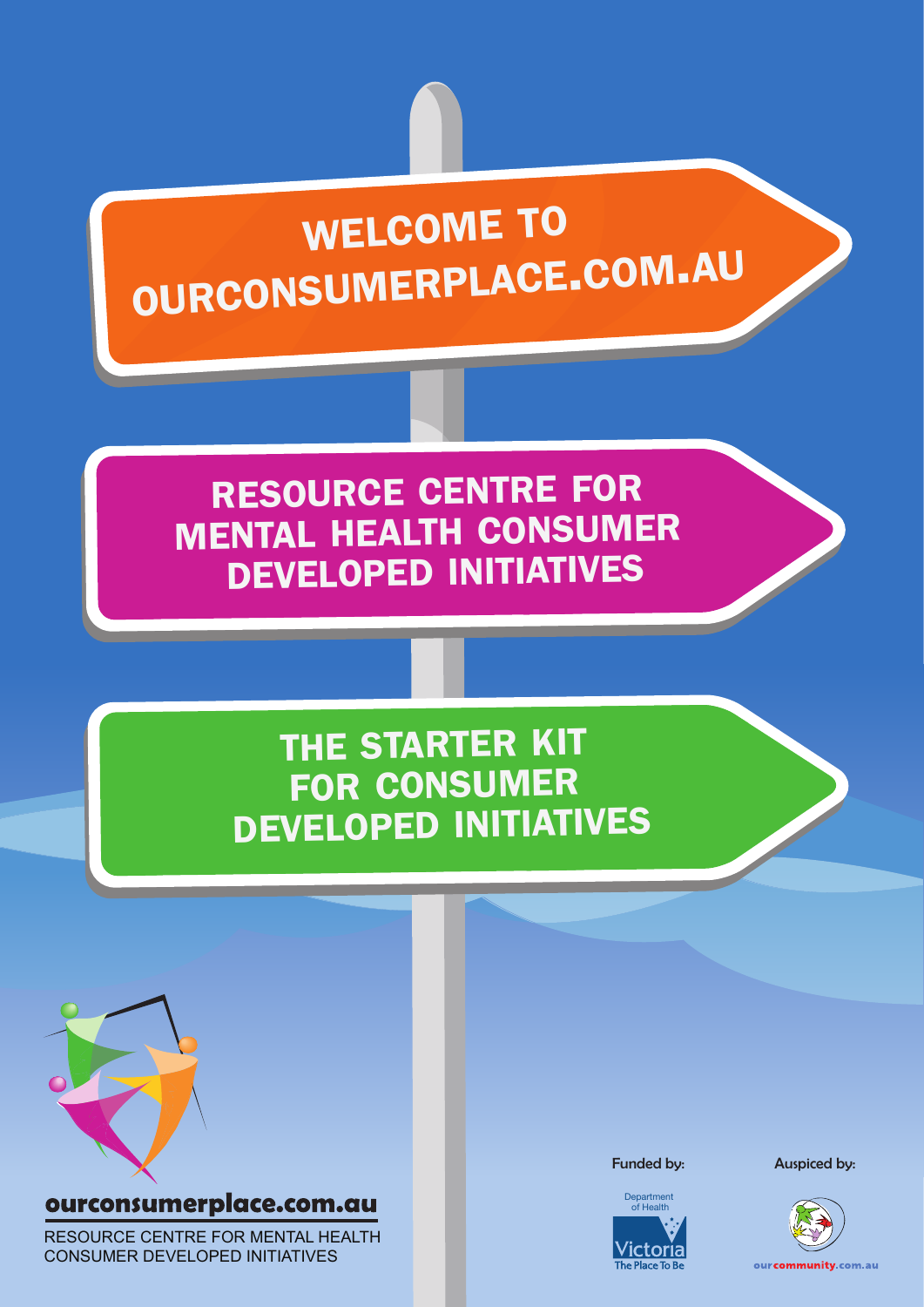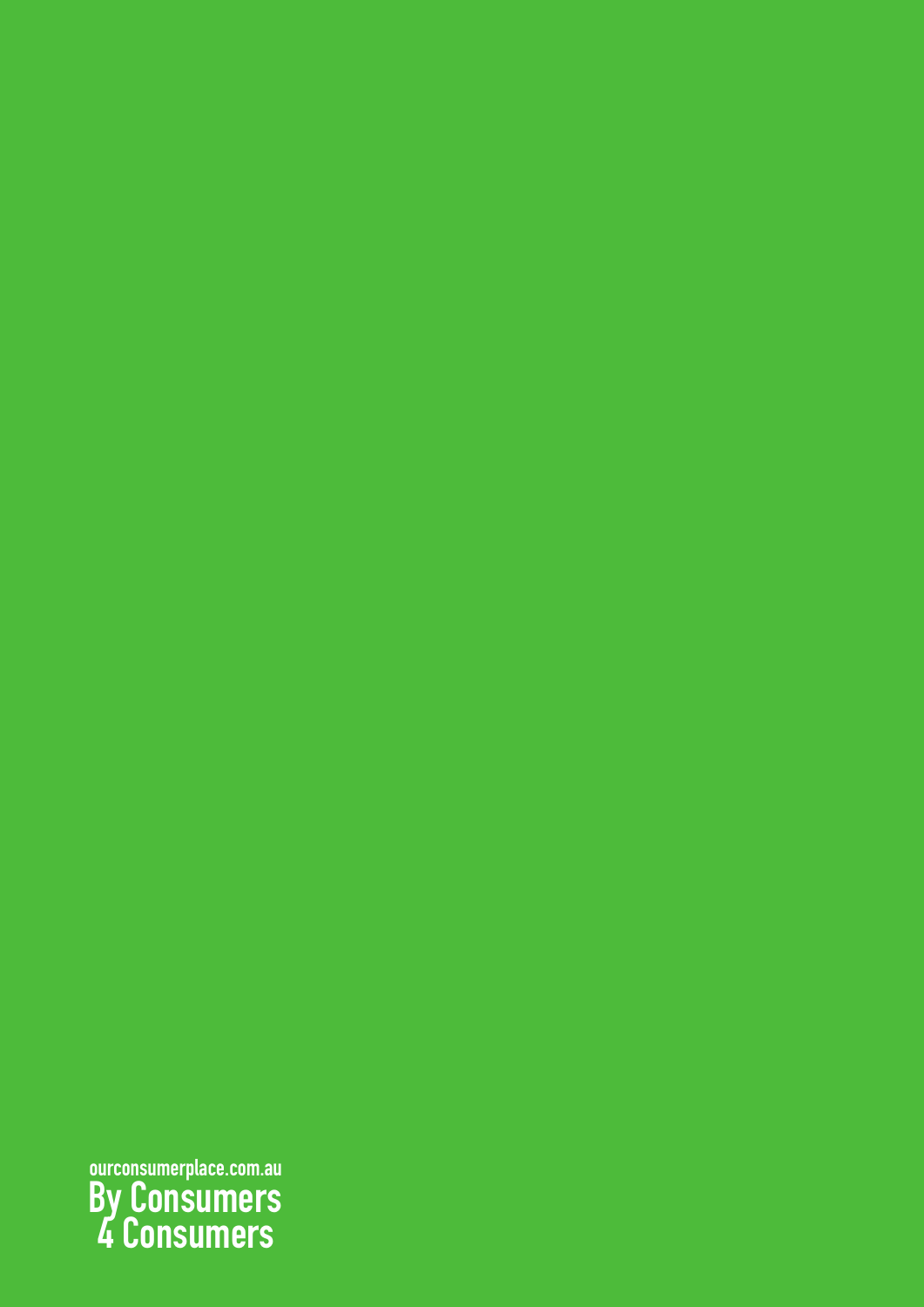# Welcome to Our Consumer Place

When we experience mental health problems, we may have to reclaim the confidence we have lost. Reclaiming power over our circumstances, living by our own decisions, having responsibility for our part in the community, and for most of us - working, are all essential and life affirming. Our Consumer Place is designed to help people achieve those goals.

We welcome people who identify themselves as consumers, psychiatric survivors, ex-consumers, service users, and all other terms we use for ourselves. For ease of understanding we have chosen to use the word "Consumer" throughout this website.

#### **What is Our Consumer Place?**

We are a consumer-run mental health resource centre that offers information and advice to individuals and groups who are providing consumer developed initiatives (CDIs).

Our Consumer Place -

www.ourconsumerplace.com.au - has been developed by consumers for consumers see our team of consumers working on the initiative. It is funded by the Department of Human Services (Government of Victoria) and auspiced by Our Community.

### **What do we mean by Consumer Developed Initiatives (CDI)?**

The possibilities are endless but the principle is the same: a consumer developed initiative is just a way to describe when we organise activities ourselves, whether to support each other, or to change society's perception of us.

We might start out getting together over a cup of coffee and hearing each other's stories. We laugh, we cry, we get angry together about things that need to change and we support each other to do all sorts of things that might not have been possible alone.

In order to achieve our goals we need knowledge and skills. Our Consumer Place is a place where we can meet, learn, and share with each other.

### **What are some types of Consumer Developed Initiatives (CDI)?**

We might want to organise ourselves into an advocacy group, a mutual support self-help group or a provider of support initiatives. We might decide to start a business to benefit all of us - maybe a plant nursery, café, courier company, or picture framing shop (these are all examples of what are called independent consumer developed initiatives, where consumers control all aspects).

Or, we might be part of a voice hearers' group led by a consumer and staff person, or we might run a support group and the organisation provides the meeting space (these are examples of a consumer developed initiative in partnership).

Or we might be a Consumer Consultant running a recovery group or a member of a Consumer Advisory Group (CAG) providing advice in a mental health service. (These are examples of providing a consumer developed initiatives as an employee).

We might be a volunteer for an organisation, where we support a peer on a regular basis. or we might be on a government committee, or we might provide a training session for mental health support staff, or at a school, or in the community.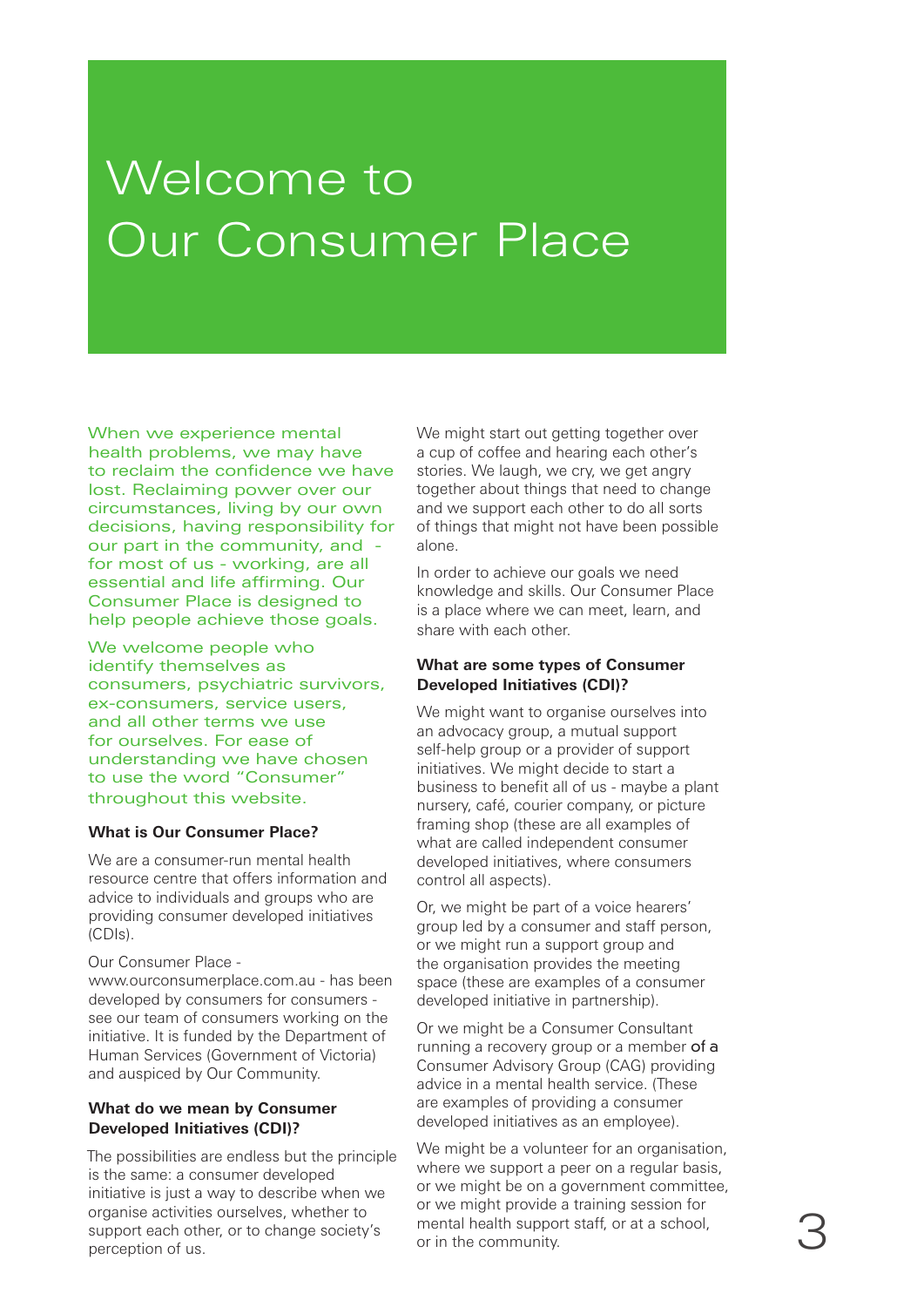

### **How can Our Consumer Place help our Consumer Developed Initiatives (CDI)?**

Whatever your CDI's purpose, Our Consumer Place can help with achieving your goals.

Let's say you want to take the next steps to becoming an incorporated group. If you want to find a governance structure that will suit your group, learn how to run a meeting, pay your group's bills, balance the books, do your group's tax, manage boards, committees, staff and volunteers, use the media, attract funding, market your products, write reports, produce brochures, use new technologies...and more besides then Our Consumer Place can help.

Our Consumer Place is adapting the resources from www.ourcommunity.com.au and will be developing powerful new ones.

#### **Current resources include:**

#### Starter Kit for CDIs

Help sheets in this section of the website provide information and advice about why you might want to be part of a consumer developed initiative, how to go about starting one up, and how to keep it going.

### Growing & Formalising Your CDI

Help sheets in this section of the website provide information and advice how to go about taking your CDI to the next level. Here you will learn about becoming incorporated and developing your CDI's capacities in the areas of membership and recruitment, fundraising and financial management, governance, planning, partnerships, people management, marketing & media,using technology, and learning exchange.

#### **Clearinghouse**

This section of the website contains a

wealth of information written by people about consumer developed initiatives. There are sections for information from published journal articles, un-published articles, conference presentations, position papers, and opinion pieces.

#### Become a Member

Becoming a member of Our Consumer Place, Australia's leading resource for Mental Health Community Developed Initiatives, entitles you to receive an array of information and resources. This includes our regular newsletter, which keeps you up to date with the latest news and views.

Best of all, membership to Our Consumer Place is totally FREE.Membership is for individual consumers and consumer groups; organisations and staff that are in partnership with Consumer Developed Initiatives; and for anyone who is not yet involved in Consumer Developed Initiatives, but is interested in receiving information about these activities.

We will be offering our members many ways to be involved. Members can be involved in our online discussions, involved in the further development of our website, involved in developing our future Consumer Developed Initiatives training packages and training program, contributions to our newsletter, just to name a few.

#### Training/Events

This section of the website includes details about upcoming training, conferences, forums and other events suitable for people involved with consumer developed initiatives. The listing includes information about the events, who will be running the event, who is supporting or sponsoring the event, when and where the event will be held, and costs involved in attending.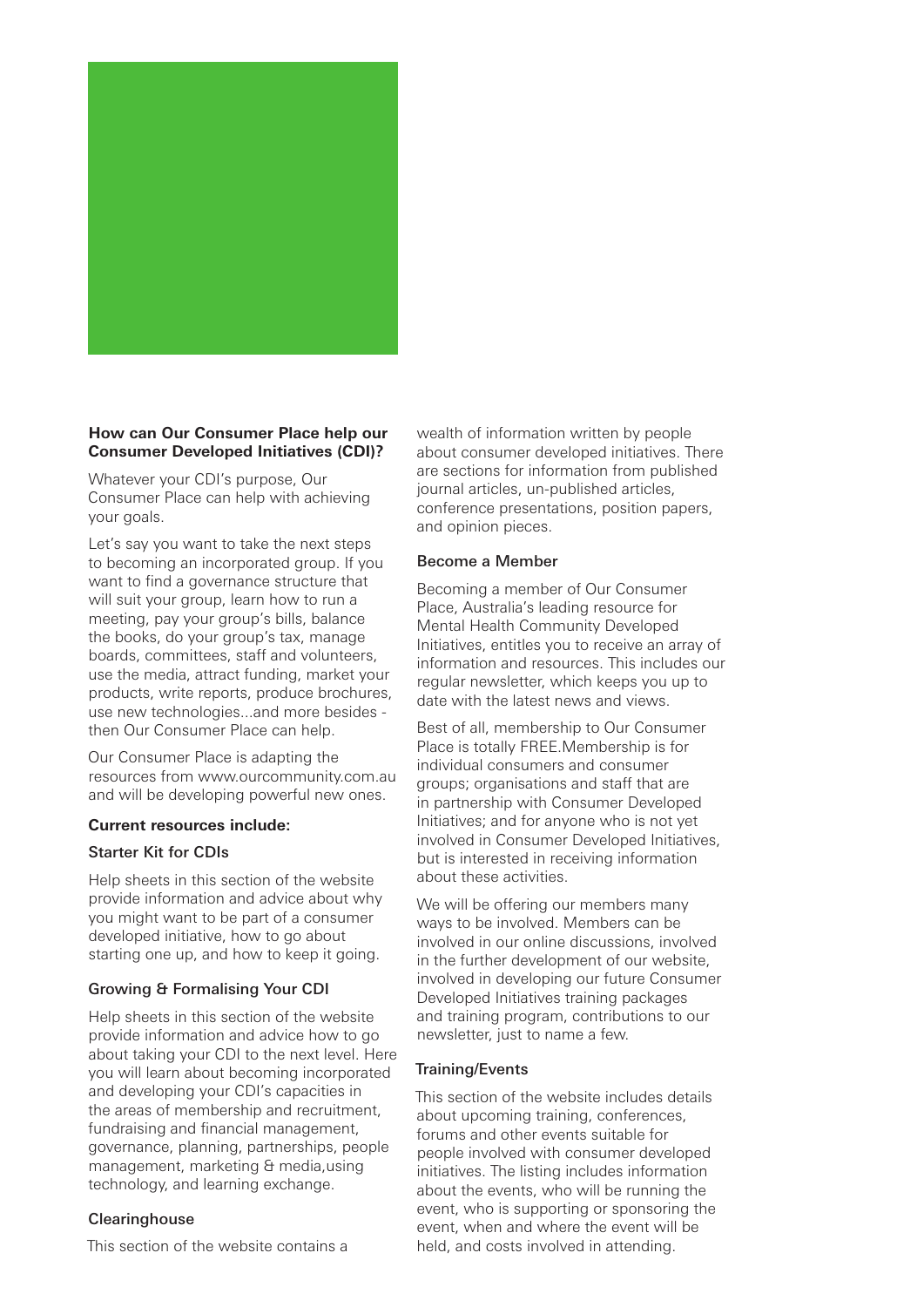

### **Directories**

This section contains a directory listing of consumer developed initiatives already in existence in Victoria, and information about how you can get your own initiative listed on the site.

A national and international listing is also included for those wishing to look a little further afield. This section fo the website also includes a listing of leaders who have experience in consumer developed initiatives and are willing to share their knowledge.

### Message Board/Chat

We operate a message board service that members can post messages on. The posts can be viewed by all other members within the group, but these are not public message boards. Each posted message will be listed by the topic of the message, and will identify the senders First Name only, and the date the message was posted.

### News & Updates

Find out the latest news in community development initiatives.

### Glossary of Terms

Our glossary discusses why have we chosen the particular words that are used on this website, and what we mean by each particular term that we use.

#### Contact Us

We are developing an 'Agony Aunt' style section of our website to enable individuals or groups to contact Our Consumer Place via the internet to receive technical assistance and tailored information specific to their own situation and circumstances. Our Consumer Place also operates a phone assistance service, or you can drop into the office to talk about the needs of your group or get specific advice, information and assistance. All of our contact details are provided in this section of the website.

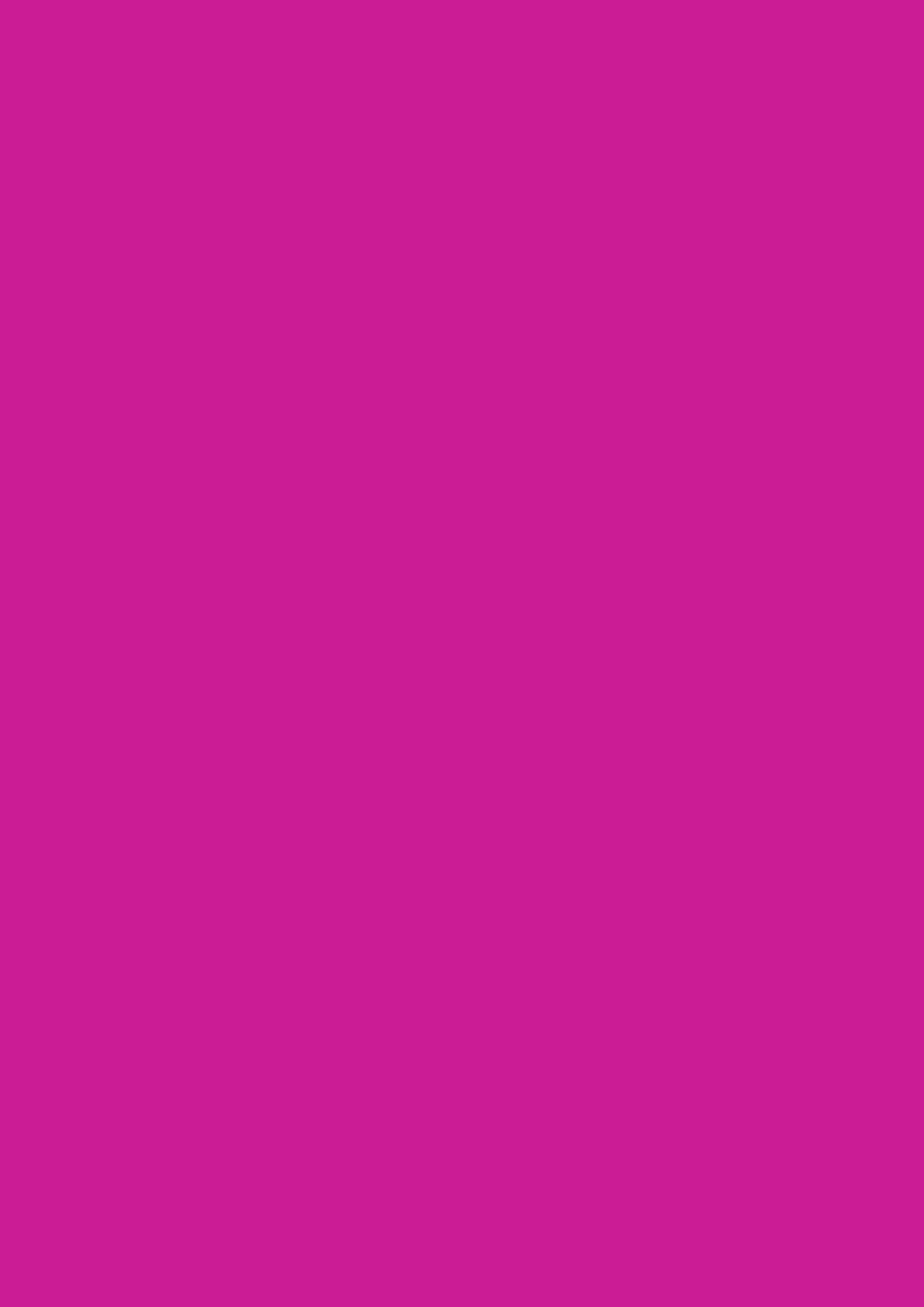## Our Consumer Place Starter Kit

A Consumer Developed Initiative (CDI) is a broad phrase that describes anything purposeful that consumers do either on their own; or with a group; or in partnership with an agency; or as an employee or consultant.

The term takes in a wide variety of activities. The purpose might include starting up a walking group, putting on an event, getting politically active, or starting up a business, to take just a few examples.

These help sheets are designed to help you think about why you might want to be part of a CDI, how to go about starting one up, and how to keep it going.

The starter kit includes the following Help Sheets:

- Introduction to CDI
- Joining a group
- Why do we want to start groups of our own?
- Forming a group
- Recruting members for new groups
- Membership of groups
- Group leadership
- Starting to keep records
- Communication between group members
- Advertising your group
- Considering language and style

(If you have already started a group, and wish to become more formalised or get more specialist help in particular aspects of running your group, visit the Growing and Formalising Your CDI section of the Our Consumer Place website at www.ourcommunity.com.au/consumer/ growingformalising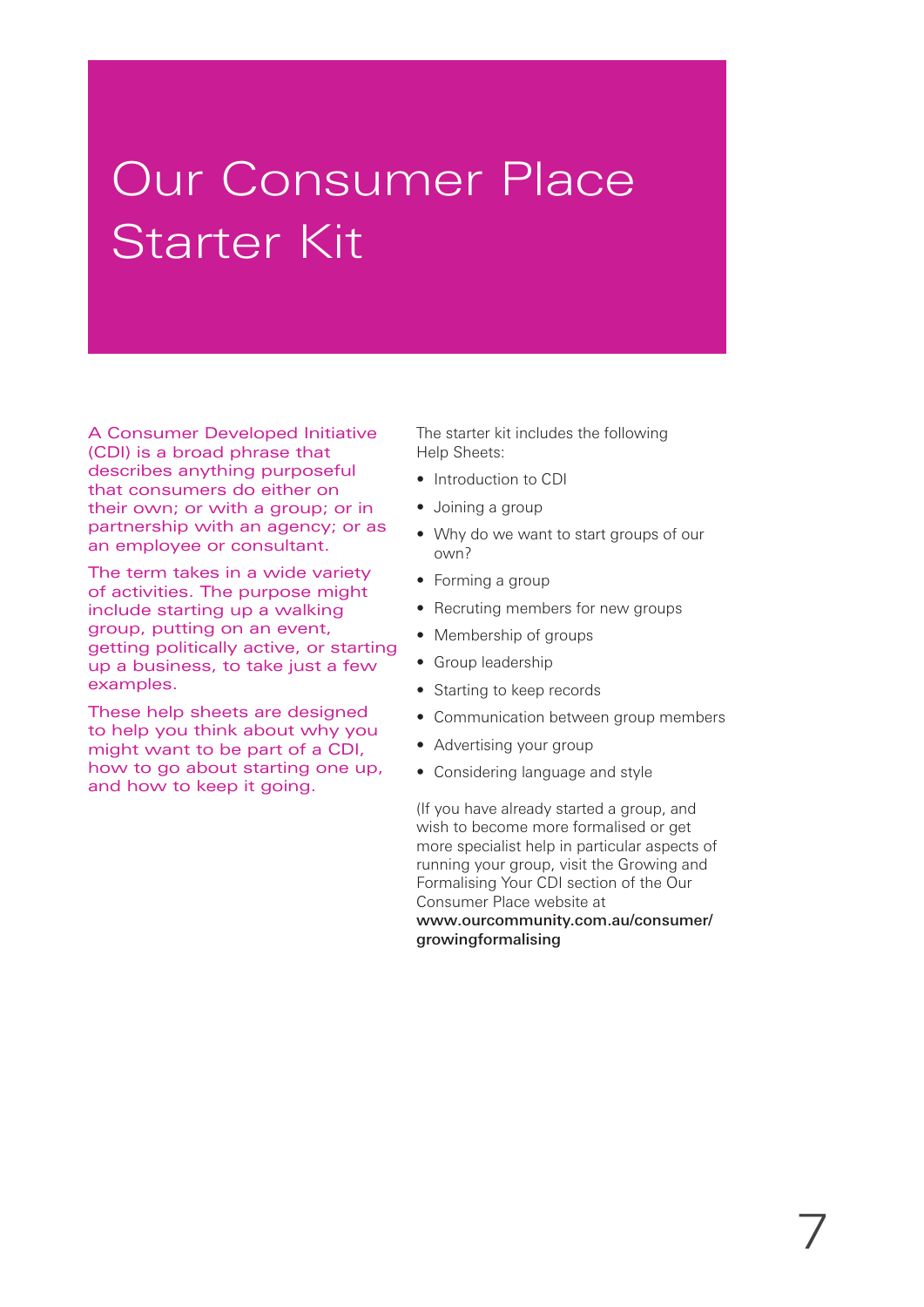## Help **Sheet** No.1

An introduction to the idea of a Consumer Developed Initiative (CDI)

### **1. Philosophy**

The philosophy behind our commitment to Consumer Developed Initiatives: (CDIs) is primarily that people diagnosed with mental illness,

- can do things -plenty of things. To write off people with psychiatric disabilities as unfortunate, victims, incapable of learning new things, incapable of holding down paid work, or lacking in intellect, commitment or promise is to do them a great injustice
- achieve great things when they decide on the agenda and what they want to do and achieve in the world, and when their lives are not seen through a prism of illness or someone else's constant need to see them as fodder for therapeutic intervention
- can achieve more if they join together and work towards goals pre-determined by the group. Our emphasis is on groups rather than individuals
- like everyone else, have gaps in their understanding of important information. Some of us shudder at the thought of modern technology or how to write a submission or draft a report for a funding body. We know that for some consumers there are bigger gaps in our education either because of our experiences of episodic mental illness or society's reaction to it. Filling these gaps in education and skill can be a great thing to do if it is done competently and respectfully and driven by people who have had consumer experience.

### **2. Principles**

There are four primary principles that guide our commitment to CDIs:

• Mental health consumer groups, like

all other community groups and organisations, need resources if they are going to survive and thrive. At Our Consumer Place we do not provide money but we do provide guidance and resources which will help groups to find money if that's what they want

- We recognise that maintaining a group, particularly a group that is divided on central issues or under significant financial distress or has dwindling attendances and unevenly shared workloads, requires support that goes beyond the provision of written material - no matter how comprehensive. We provide individual assistance to all mental health consumer groups through a variety of face-to-face, telephone and computer resources. We work with many experts at Our Community and we will make use of their resources.
- We are interactive. Our website has been designed to enable maximum participation from grassroots consumer groups and very experienced consumer organisations in Victoria. To the best of our ability we will respond quickly to the feedback we receive.
- Although our website is comprehensive and vital to the configuration of Our Consumer Place, it is not the only tool we provide as a resource centre. Our training and education arm is central to a gamut of capacity building opportunities, including meetings with individual groups to describe our website and how to get the most out of it, conferences, bringing groups together that have similar problems, and helping groups with research if this is needed.

### **3. Difference between a CDI and CDS and why we are using the term CDI**

Originally we were funded to provide a resource centre for Consumer Delivered Services (CDS). Early on, we decided to change the title to Consumer Developed Initiatives. There were several reasons for doing this.

The term Consumer Delivered Services (CDS) implied that the activity of consumer groups would (and perhaps should) be most obvious and active within the mental illness sector itself, either providing services in clinical and non-government settings or to consumers about issues to do with consumer consultancy, activism, systems change and so on. Although we recognised that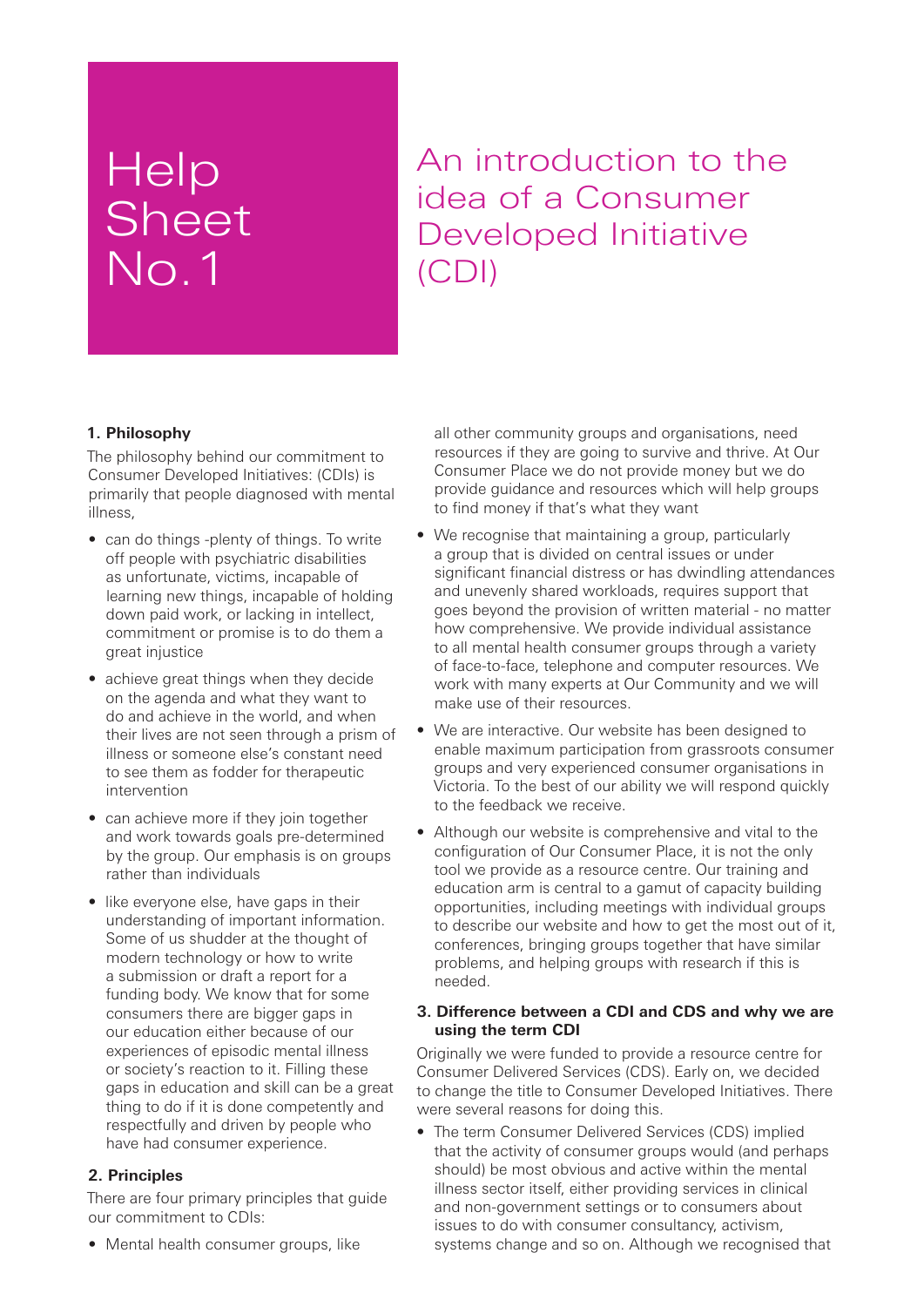this is one essential setting in the minds of many consumers who come together, we wanted our initiative to have greater scope.

- Consumer Delivered Services also implied a service-type structure for consumer groups and we were unhappy about this emphasis. We were not comfortable with the implication of a service structure with people at different levels of seniority, with tensions between paid and unpaid work and often responding to the agenda of organisations for whom the consumer services would be provided.
- Consumer Delivered Services seemed to us to imply that amongst consumers there were those who were the receivers of services and those who were the imparters of services. This is not how we wanted to promote Our Consumer Place. We are not running away from the reality that there are consumers who have become experts in certain areas of traditional consumer work such as advocacy, research, education, policy development etc., or that have special mental health/system experiences to impart; rather, we wanted to move towards a model that was about inclusion and knowledge sharing, mentoring and the provision of opportunities rather than services.
- Consumer Developed Initiatives (CDIs) also worked for us because the term 'developed' felt inclusive (doing things together) and more respectful of the skills and knowledge and differing expertise of everyone - a jointly-owned 'work in progress'.

### **4. Scope**

Initiatives can be tiny and they can be quite ambitious. We wanted CDIs to reflect this. Community Developed Initiative is a useful term because it widens the legitimate activity of groups. Our agenda for widening the scope is threefold:

- We wanted to include and encourage groups and sub-groups who want to meet around issues of great love as well as great sadness or great anger. We believe this is imperative. We want to support groups who are doing arty things, crafty things, singing things, sporting things, joyful and caring things for each other.
- We wanted to introduce the idea of reciprocity. That is, consumer groups supporting disadvantaged groups in their local community with a variety of initiatives, e.g:
- supporting another 'charity' and thus being the givers instead of the receivers,
- doing up bicycles for other consumers who don't have any transport .

The ideas are endless and reflect the fact that consumers are demanding inclusion in the local community rather than waiting for it to just happen. Consumers frequently talk about the empowerment of reciprocity. Few of us feel comfortable always being on the receiving end and the idea of diverse initiatives enables us to give voice to this idea.

• We also wanted to introduce the legitimacy of initiatives like fighting for important local or global issues that members feel strongly about. The group or a sub-group might want to fight for environmental issues, the rights of a local indigenous group, world poverty or keeping the local library in a rural town. These are all initiatives.

### **5. Multi-interest initiatives**

Groups don't need to be only one thing. For example:

A group that originally started out as a support group for people with a diagnosed mental illness might be interested in certain mental health issues as well as involved in other artistic, musical, political, civic or community concerns. This is the very essence if an initiative rather than a service. Nonetheless, there is no reason why one or several initiatives of the group might not be services of various kinds - servicing the community, the sector, local schools or the local library.

The final reason that we wanted to use the term Consumer Developed Initiatives is that it does not (as a Consumer Delivered Service does) imply that the activities that take place involve only people who use mental health services of one kind or another. Many might but others need to feel invited and included. This term allows for the inclusion of a diverse range of people, for example:

- More radical consumers (who often call themselves survivors) who would never use a traditional mental health service except under The Act when they have no legal choice;
- People who do not relate to the term 'mental illness' but still get something out of the group and want to stay engaged;
- People who use a variety of services that are not traditional mental health services. These would include various healers, counselling services, feminist practitioners, co-counselling, alternative medicine of various kinds and so on.
- People who have problems related to mental distress but who might have greater difficulty accessing traditional mental health support groups because 'mental illness' is sometimes not the reason for their 'groupness'. Here we include ex-prisoners, survivors of violent crime, survivors of domestic violence, survivors of childhood abuse, neglect and trauma, survivors of refugee camps and torture, etc. We believe that the idea of a Consumer Developed Initiative can be a multi-group event that brings the community together.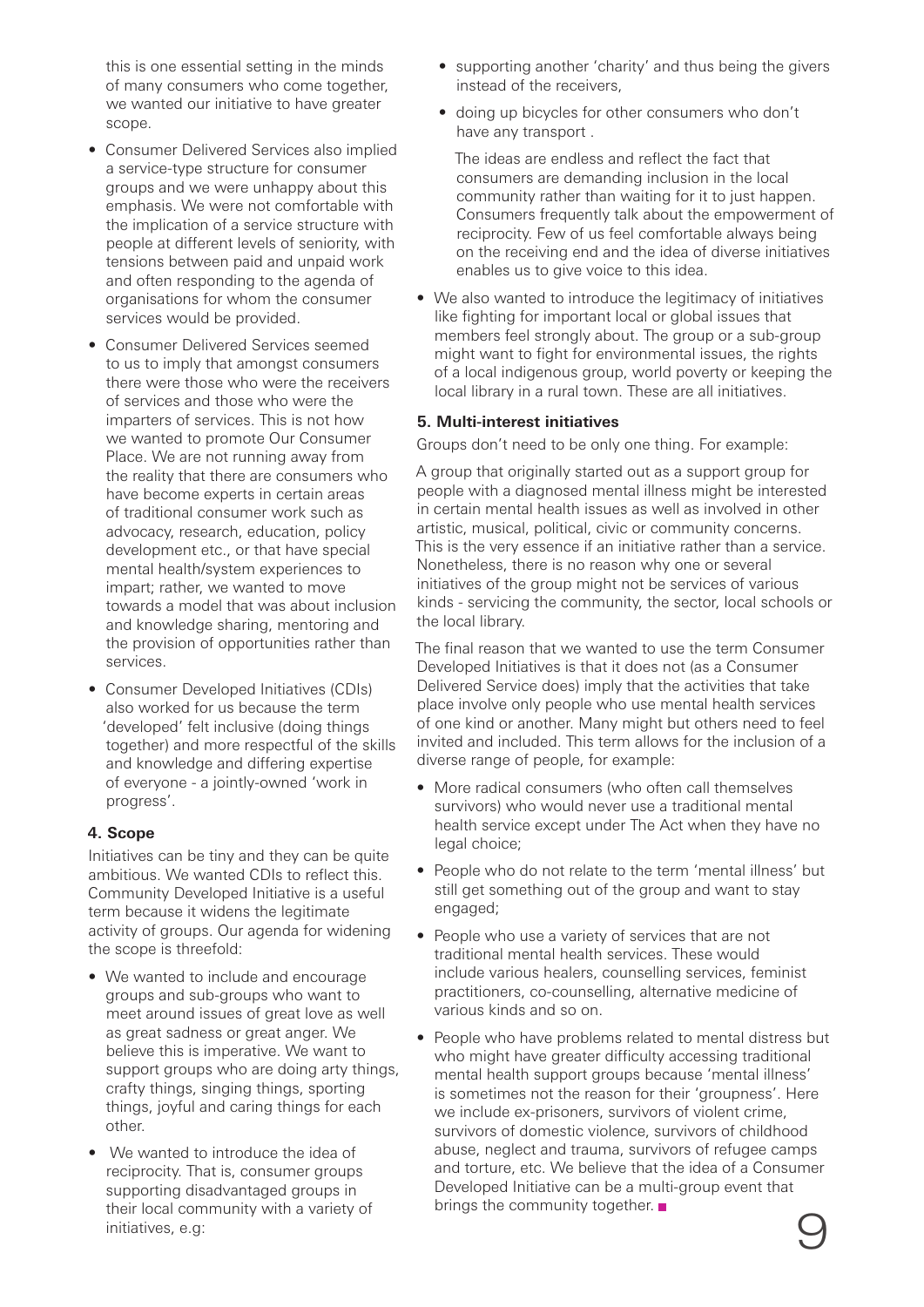## **Help** Sheet No.2

### Joining a Group

Joining a group might be something you are used to, and something you feel really comfortable about.

But for others it can be a bit daunting. It might have been a while since you've done something regular with other people.

The idea of joining a group might come about because you've heard about it from someone you know, or because a staff member thinks you might be interested, or because you've seen an ad in a newsletter, and think: 'That sounds interesting, I wonder if it's for me'.

We all have different reasons for joining groups, and we all have different expectations about what they will be like. That's why there will never be a shortage of new groups - as people figure out what's already there, and what doesn't exist yet.

Whether you're a stand-up poet looking for other consumers who read their poetry in public places, or you're a single mother looking for some mutual peer support, there will probably be a group out there for you, or at least other people who may be interested in joining with you to form one.

### **What kind of group are you interested in?**

There are lots of different consumer groups operating in Victoria. Most of them are small and informal. For this reason, it can be hard to locate them - they don't tend to have funds to advertise themselves so you're often most likely to hear about them through word of mouth.

The consumer groups that are associated with larger organisations are usually easier to find. For example, if you are involved with an accommodation service and the service also runs a peer support program, you are more likely to hear about the program

from other consumers or because the staff know about the program and can refer you.

That said, if you are not already involved with a related organisation, or your interests are outside of what they tend to offer, it can be difficult to know where to start.

Among the first steps, then, is to think about what you are interested in. Some other things to think about might be:

- Whether you are looking for a consumer-only group, or a broader group
- Whether you want to offer a group skills that you have, or to learn new skills, or a combination of both
- Whether you want to be involved in face-to-face meetings, or contribute in other ways.

### Example:

You feel really strongly about the need to reduce community prejudice toward people with psychiatric disabilities - you would probably, therefore, be looking for a group that specialises in advocacy.

Is it important to you that the group works only on mental health issues? Or are you open to joining a group that has a broader outlook - for example, a disability group that is working on increasing employment opportunities for people with disabilities?

#### **Do you want to use the arts to make your message heard, or do you want to be involved in active campaigning?**

Do you want to be part of an organised group and learn how they operate? Or do big groups put you off? Perhaps you would rather just meet up on a regular basis with a few people who are working on a particular project?

#### Finding a group

Once you have figured out what kind of group you are looking for, the next thing is to find it!

The CDI Directory lists many of the groups in your neighbourhood, what they do, where they meet, and what their purposes are. Keep in mind though that not all groups are well known or advertise themselves.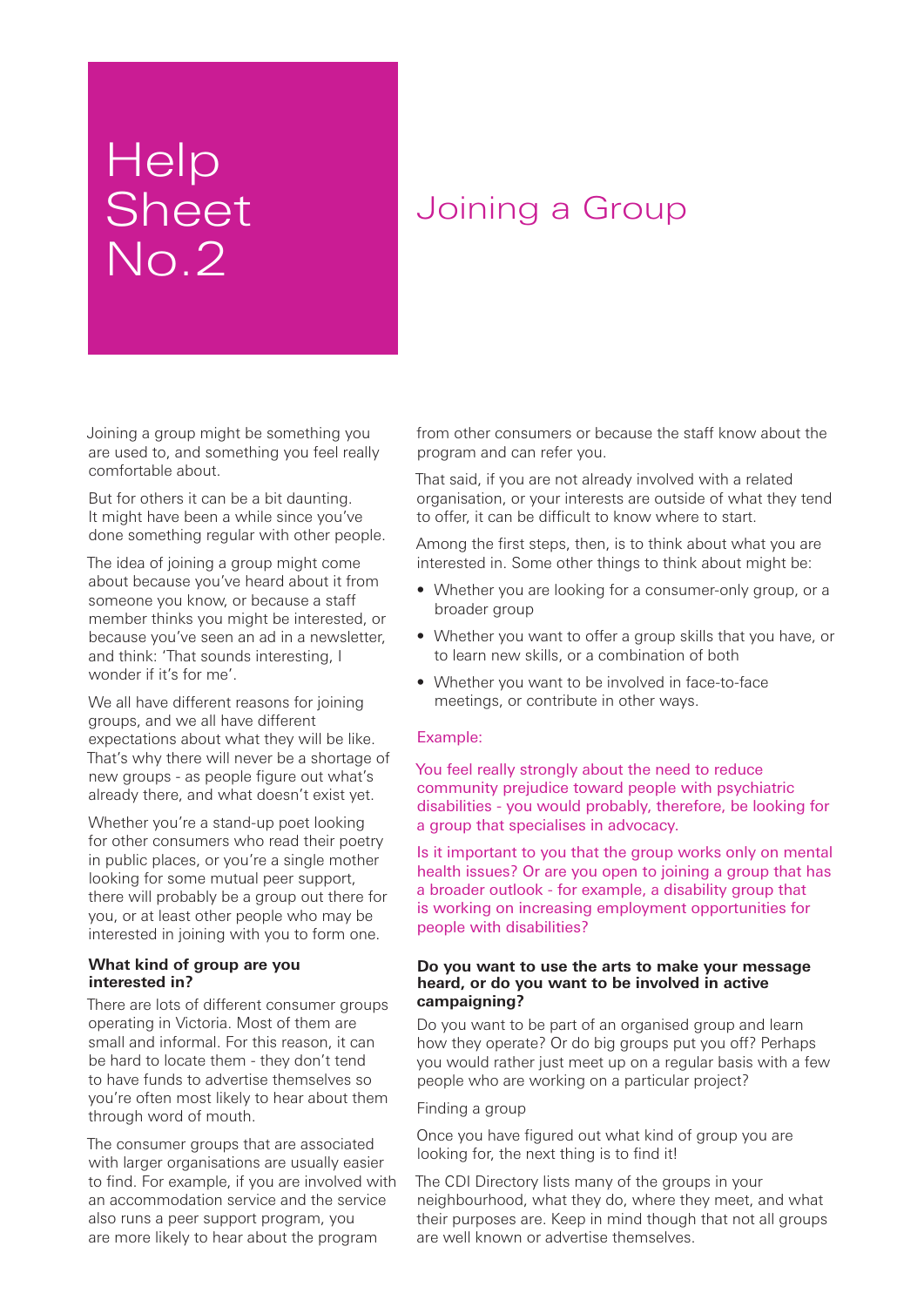Another place to contact is the Victorian Mental Illness Awareness Council (VMIAC

- go to www.vmiac.com.au, which is a group that provides support, advocacy and referrals to people who are experiencing or have experienced emotional or mental distress, as well as information and education about mental health services to consumers of mental health services and the wider community.

Also, check with any agencies or services you might be involved in to see if they know of any groups in your local area that would suit your interests.

### **Choosing a group**

When you choose a group, there are a few things you might want to investigate before making up your mind.

If the group has a website, or has a brochure, look at:

- The values and aims of the group
- Are there any criteria to join, or is membership open to anyone?
- Do you have to pay any money to join?
- What days do they meet, how long are the meetings?
- Is there easy public transport access?
- Do both men and women attend?

If there's not enough information in the available material, you might want to email or phone the group or a representative, or visit first to ask some questions.

Alternatively, you might want to just go along to a meeting to see if it feels like a good fit for your needs.

### **Joining a group**

If you are nervous about joining a group, remind yourself that probably everyone else in the group felt like that in the beginning.

A good test is to think about how welcoming it feels for you in the group. If it does not feel very welcoming, it's good to remember that this is not your responsibility. Any good group will have ways of welcoming new members. If this is not the case, then it might help you in making a decision about whether you'll come back or not.

Also, remember that it's OK to pull out of a group for any reason. You don't have to explain why if you don't want to. A good group will not ask this of you, they will respect your decision, although they might want to give you the opportunity to give them feedback in case there's anything that they can learn from your experience.

Another thing to remember is that you do have something to contribute to the group, even if to begin with you're unsure or nervous. You might not feel like saying too much when you first join a group - that's perfectly understandable.

You might even find yourself being interested in what only one or two people have to say, and find yourself wanting to get to know these people first. That's also OK.

It is important to reflect on whether the group you are interested in becoming involved with really is the right group for you. There's nothing worse than coming out of your shell to be involved in something, giving it your best shot, and then having a bad experience and going back into your shell.

If things don't feel quite right, it's not because there's something wrong with you, nor even that there's something necessarily wrong with the group. Remember that joining a group is about the 'match' between who you are and who the group is.

Sometimes it turns out that the group you've joined isn't really for you after all. Remember this is not about there being a problem with you - it's a problem about the fit between what you want and what the group is about.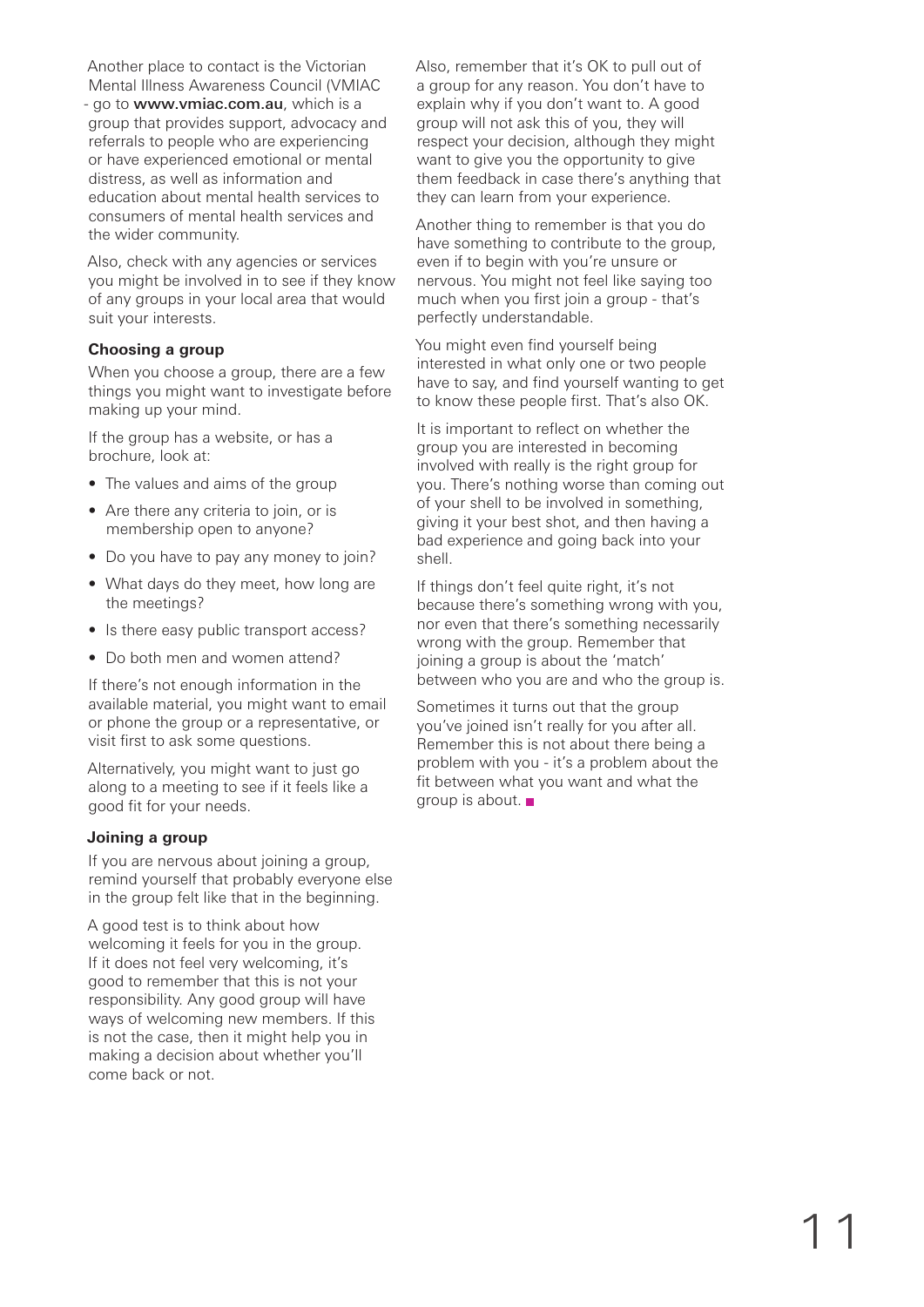### **Help Sheet** No.3

### Why do we want to start groups of our own?

As people who have experienced 'mental illness', and the mental health system, we have a long and proud tradition of forming our own groups, whether these be leisure, support groups, service provision, or advocacy groups: there are some things you can't know unless you've been through them yourself.

It is this special knowledge that groups draw on and the members of the group share together. Often these experiences also provide the motivation for a group to form in the first place.

### **Traditional groups**

Traditionally many groups and activities that we are involved in have been designed and structured by mental health workers out of some of their ideas about what will be of benefit for consumers. However, the therapeutic intent of these groups is often the reason some consumers say they don't get anything out of them. Many of these services would describe themselves as being 'client-centered', 'promoting empowerment' and 'for the benefit of consumers', but some questions to consider are:

- Do consumers decide the content of programs?
- Do they decide who leads the program?
- Do consumers have opportunities to run groups and activities?
- Are there consumers who are paid staff?
- Are there opportunities for consumers to learn new skills?

#### **Consumer-developed groups**

A lot of groups start because of the passion of an individual who wants to do something about what they have personally experienced, wanting things to change so that other people don't have to have the same experiences.

When consumers decide to form their own groups, they are often looking to provide something that is not already out there. For example, many people have experienced what it's like to be feeling lonely and desperate during a long evening. A group might be set up to provide a way for people to share and manage those experiences - through an out-of-hours mutual support phone line, for example.

#### Example:

Karla tried to get help when she knew she needed it. But she didn't know where to start. It took her a couple of hours on the phone, trying to call her local council, the community health centre, waiting for people to call back, going through the phone book, before she finally found someone who could help. It made her annoyed and stressed to have to work so hard to find the help she needed.

A few days later, Karla realised that she had learned a lot about what was available in her local community and what was not. She now had a very useful bank of knowledge. She realised there must be other people in similar situations who needed this knowledge too.

Over the next few weeks, Karla talked to a handful of people who had had similar experiences of frustrated attempts to find help. They decided to meet up at Karla's house so people could share their knowledge about places you could go for help.

By the end of the meeting, they decided the purpose of their group was to create a basic directory of what useful services existed in their community, and to distribute it around their community.

The person who seeks to make changes on their own can become frustrated when they hit brick walls. A group can have greater influence. There is strength in numbers.

The group may spend its time together discussing the issues and deciding what actions need to be taken. Participants might decide how best to put their ideas and actions into practice. Finally, they may reflect and look at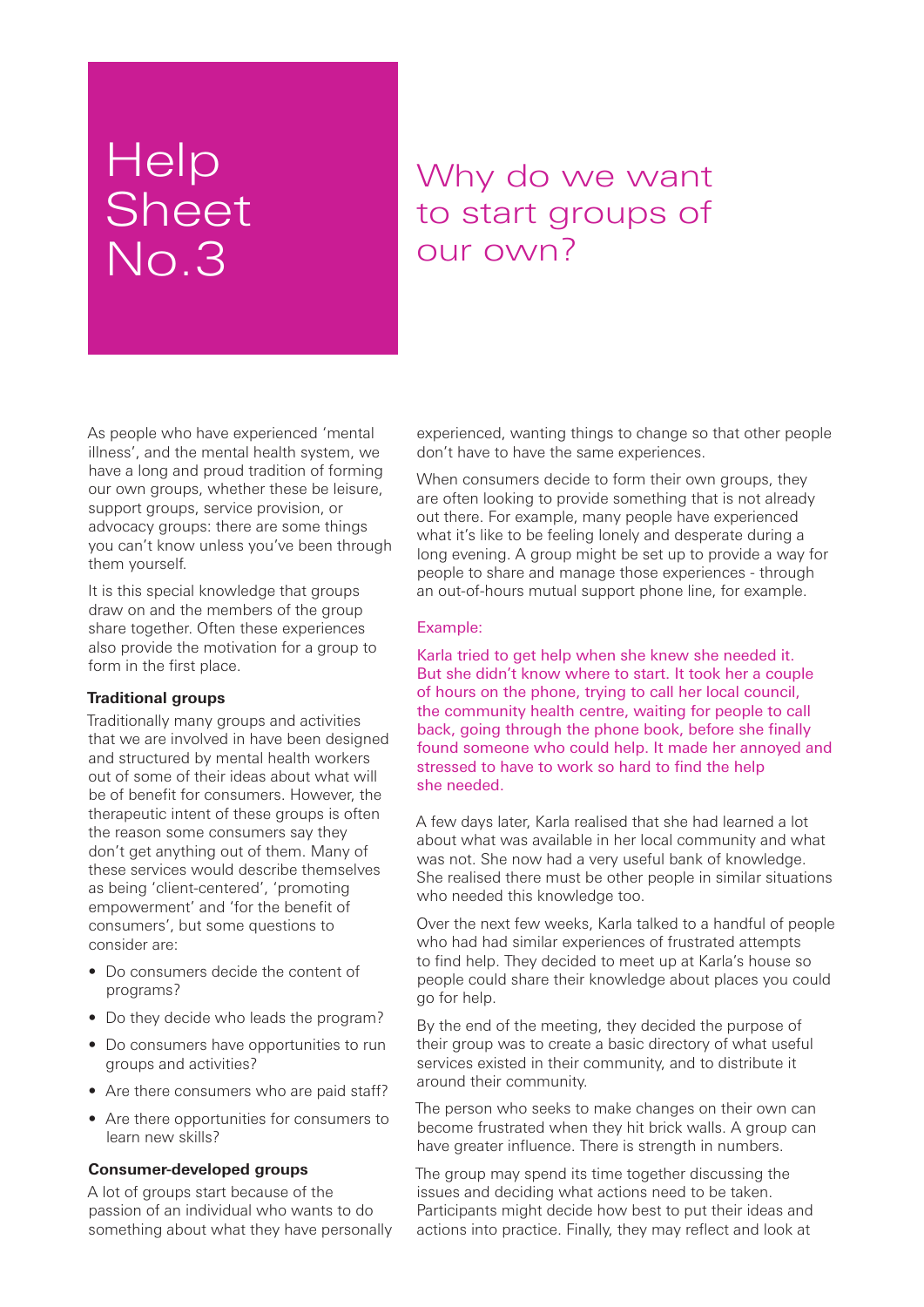what has worked and what didn't work, taking on an evaluative role as well.

All people have gathered valuable information and knowledge from their own experiences. Whenever people meet there is the opportunity to exchange this experiential knowledge.

### Example:

Karl is sick and tired of people like him being described in the print media as "dangerous" and "violent". He has been writing letters to the newspaper each time they do a "crazed gunman" story, but he notices no change to the way the articles are written and his letters are never published.

His opinions have attracted a lot of support, however, from the staff and participants at the day program he attends. People begin to share stories about the impact prejudice has had on their lives. A small group starts to meet regularly, to figure out how they can best bring about a change to these stereotyped attitudes.

Another big reason for starting a group is for support. If the people involved in the group have had similar experiences, they know they will be understood, and know they will not be judged. Such groups are often described as mutual self-help or peer support groups.

Sometimes groups start because there is a smaller sub-group of consumers who feel that they want to share stories and activities with other people who make up this sub-group. These might be groups for young people; groups of people who share ethnicity; groups who are HIV positive; transgender groups; groups of people who identify as both consumers and mental health workers; and so on.

Often the more marginalised a sub-group is the more impetus there is to try and get together - initially perhaps to share stories around their experiences of being a minority, even within the broader consumer movement.

Other groups form for reasons of shared interests - a group of people who want to come down to the city together from a regional centre to go to the footy in the winter, for example, or a group of people keen to form a book club where they can talk about things other than mental health!

### **The Purpose of a Consumer Developed Initiative (CDI)**

The purpose of a CDI is to engage in activities and provide experiences that will benefit its members.

In mental health, CDI groups may have very different agendas. What does remain constant is that individual members need to decide what will and what won't be of benefit both to the group as a whole and to the individuals within the group. Towards this end, the group members decide the structure, focus, purpose and activities of the group.  $\blacksquare$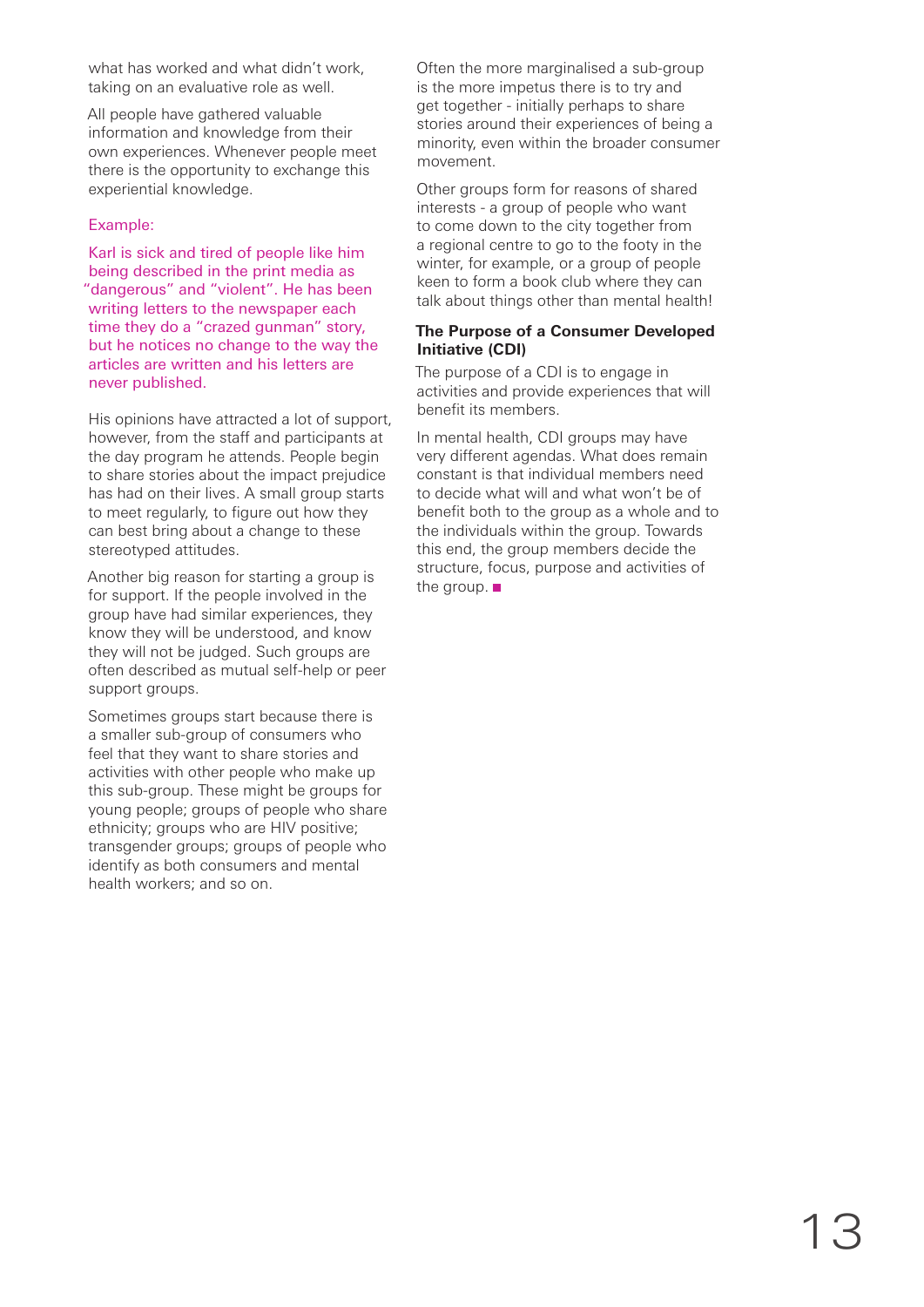## Help Sheet No.4

### Forming a Group

This help sheet describes general categories of consumer groups:

- Local Groups
- Specific Issues/Interest Groups
- 'Illness' Specific Support Groups
- Short Term and/or Specific Purpose Groups
- Groups that Want Nothing to do with 'Mental Illness'

These are examples of the different types of groups consumers form as people come together to improve their quality of life and the quality of life of other consumers.

It's a useful list, but remember it is only a tool. In real life many groups take in aspects of some or all five categories and others change through time to become more like a different category of group. For example, a local art group might most of the time be a group that doesn't want anything to do with 'mental illness' but may include a sub-group that has met regularly to plan and host an arts event in Mental Health Week.

### **Local Groups**

People who have common interests, experiences and goals benefit in a variety of ways from meeting with other people with a similar agenda.

Quite often they come together following their instincts that these other people have also been through a tough time. The meetings begin very informally and by mutual consent in places considered 'safe' by members of the group.

Many people want to be as far away from mental health services as possible and they want to have relationships with each other that are person-to-person and not patientto-patient.

Slowly people start to realise there is a pattern to their meetings and that there is 'groupness' to the way they are relating to each other.

These sorts of spontaneous groups are often based around geographic locations where each member is familiar with a similar set of local issues.

### **Meeting places**

Groups can meet in all sorts of places and ways conversations in a coffee shop, a park, or in someone's own living room are often the starting point.

There are many local places that don't require payment. Local council offices sometimes have free meeting spaces for community groups; local libraries can also have free meeting spaces and the added benefit of computer access if the group needs it, plus other library resources that group members might want to access before or after the group meeting.

Some local neighbourhood houses have spaces where groups can meet, and many of these have the added benefit of having supervised children's play areas, enabling parents to attend meetings without the added cost of child care.

Access to local transport is another important consideration when the group is deciding where to meet.

Some groups want to meet away from mental health services or Psychiatric Disability Rehabilitation Services (PDRS). There are good reasons for doing this. Some consumers are wary of having their lives controlled or restricted by the fears of others. Many groups report that it is also about establishing themselves as an independent group that does not have to rely on the goodwill of services. (See Sylvia Caras - here - for a good discussion of these sorts of feelings.)

When you are freed from the feelings of being controlled or forever grateful there is space for groups to move forward with the agenda that is actually most important to them.

### **What are you going to talk about?**

Initial discussions within a newly formed group may be free flowing, and may follow no particular agenda, purpose or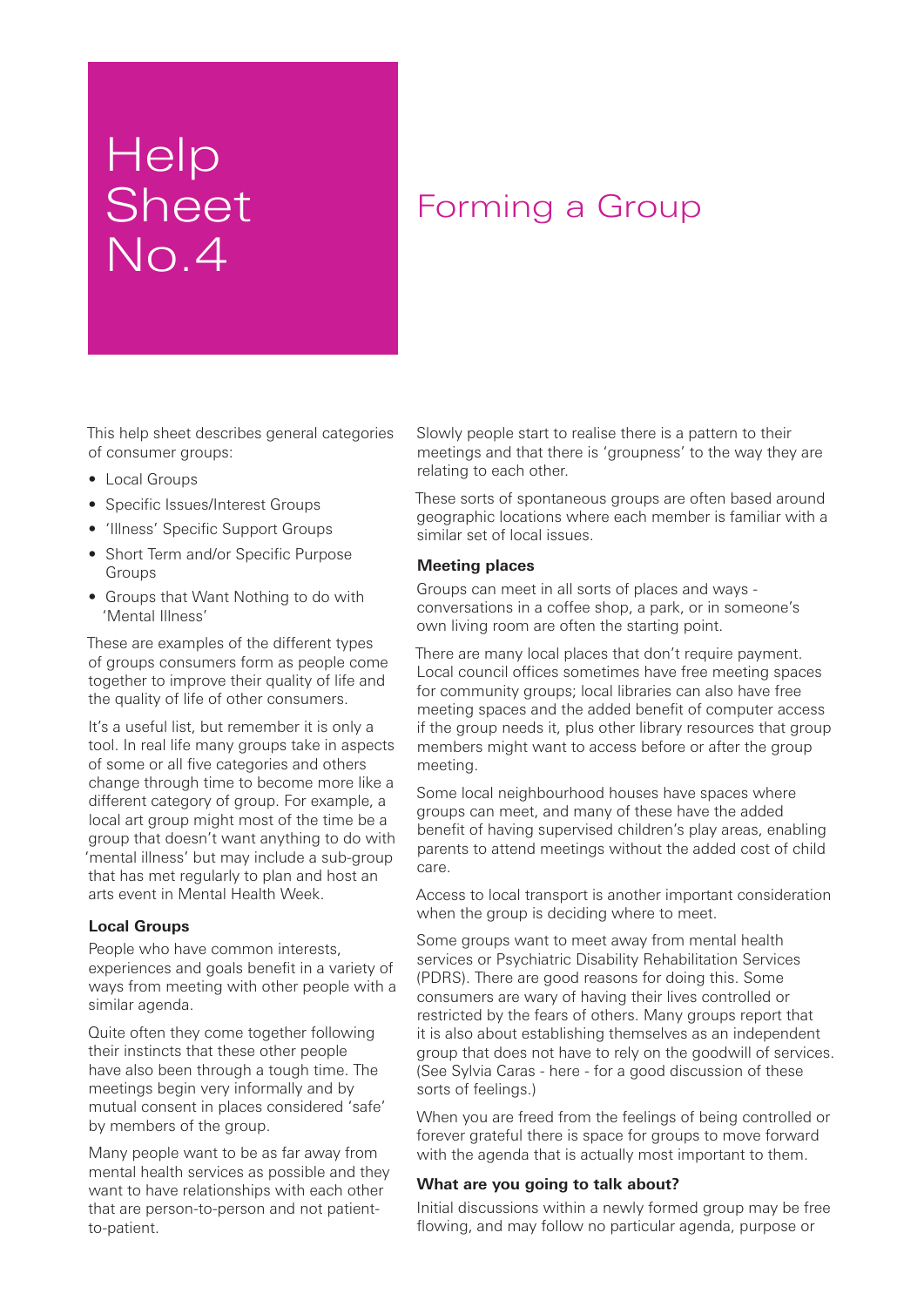expected outcome. No notes or records of discussions need to be kept.

In the initial stages groups may be 'informal' and come together naturally by word of mouth. The first six months or so will be a time of finding out about each other, what you want out of the group and whether people do really want to keep meeting, and if so why, where, when and how.

The discussions may begin by being focused on people's personal experiences relating to some particular aspect of their lives, and progress to discussions of what would be a better alternative.

People attending the group may talk to other people about these meetings. The original group members may wish to expand the membership by inviting more people to attend.

Attendance at the group is dependent on people's availability and the group makeup may change from meeting to meeting. People may attend for a period of time and then not attend, or may be regular attendees.

This is the same for any community group but in the area of mental health, groups need to take the real ups and downs of people's lives seriously in every aspect of the initial stages of planning the group.

### **Specific Issue/Interest Groups**

Sometimes groups are formed between people with a shared interest such as a 'Line-Dancing Group', or over a specific issue such as a 'No Forced Treatment Group'.

Members might be drawn from local services, or they might come from all parts of Victoria, or from a particular cluster of suburbs or a particular regional centre. These groups can spin off from a local consumer group as people get talking and realise they share interests and/or ideas.

Sometimes these groups really need dynamic leadership during the formation stage and some perseverance and hard work to get them off the ground. They tend to be less casual in the way they attract members because they are coming together around an issue or interest that is already known. Some groups in this category rely heavily on a variety of advertising methods to 'get the word out'.

### **Illness-Specific Support Groups**

For Illness-Specific Support Groups, participation comes about through selfidentification with a specific 'illness'.

Some people come together because they want to know more about their 'illness', diagnosis, treatment and prognosis, others because they want to spend time with people who share similar experiences.

These groups sometimes appeal to people who have thought about the issues and find the 'medical model' acceptable.

Sometimes these groups are backed by wealthier non-consumer lobby groups and are therefore more resourced and more easily located, either on the internet or by phone.

Organisations that might be useful for people wanting to establish illness- specific groups include:

- SANE Australia http://www.sane.org
- Victorian Mental Illness Awareness Council - http://www.vmiac.com.au
- Mental Health Foundation of Australia http://www.mhfa.org.au
- Mental Illness Fellowship of Victoria http://www.mifellowship.org/
- National Network of Private Psychiatric Sector Consumers and Carers
- Eating Disorders Foundation of Victoria http://www.eatingdisorders.org.au/
- The Anxiety Disorders Association of Victoria http://www.adavic.org/ education/info/ocd.htm

Frequently people come together to hear from medical personnel and to have an opportunity to ask questions. If your aim is to attract such people the group may want to enlist the assistance of some of the above organisations.

Remember that there might be a group already established that is interested in your particular 'illness' or spectrum of 'illnesses'.

Even if this is a local group that is not in your area you might want to contact them and ask some basic questions such as:

- How did they get going?
- How did they find new members?
- How did they publicise their group?
- Were they financially supported by any other organisation/s and if so what were the pros and cons of this?
- Are they incorporated and what are the pros and cons of this?
- How often do they meet and what does a meeting usually consist of?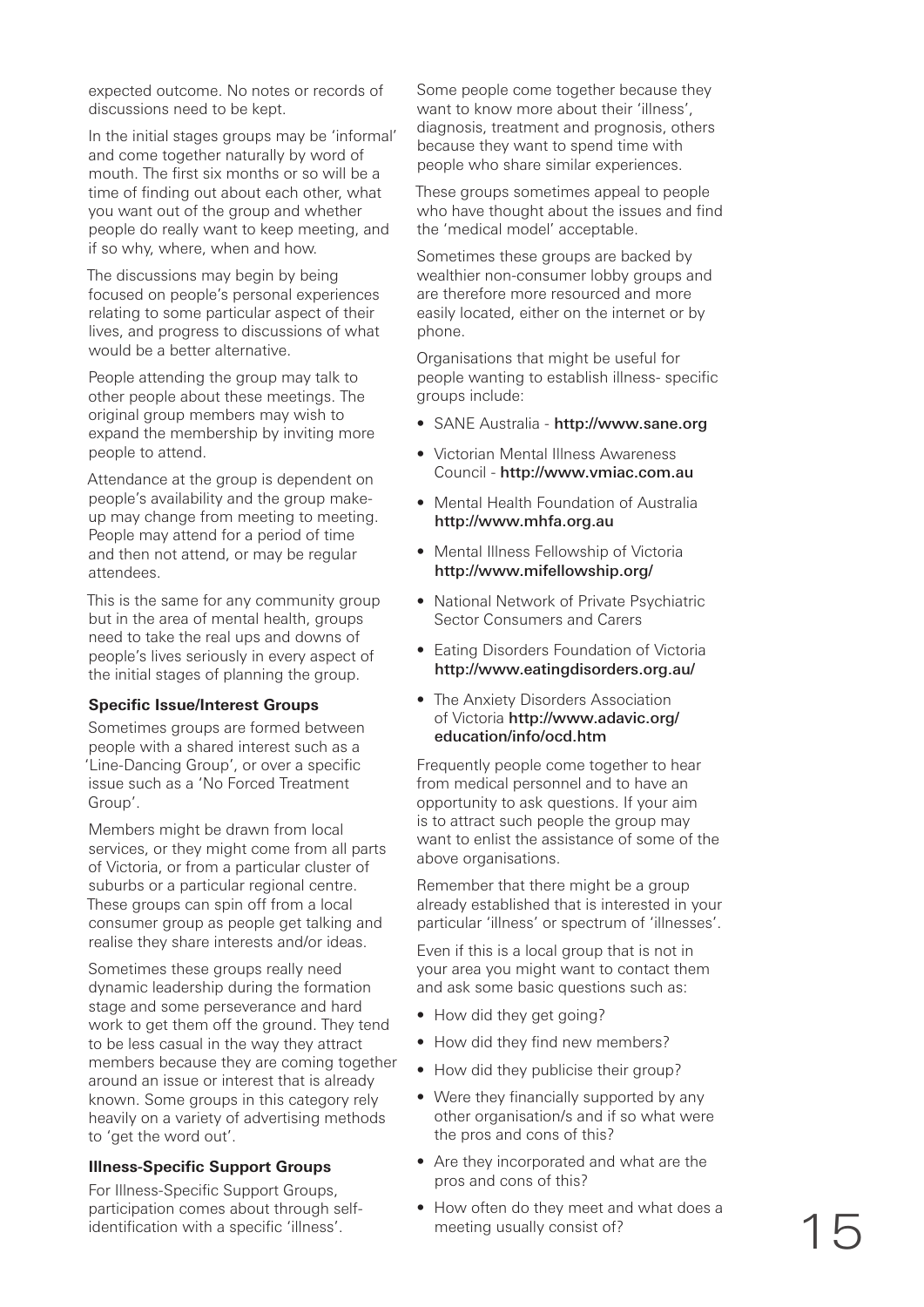- Have they run campaigns or have they mostly been involved with getting 'expert knowledge' about their illness?
- What are the pitfalls of starting up a group?
- \* If the group has no money, how does it communicate with members?

It's important to know that Illness-Specific Support Groups don't have to be connected to a larger, overarching organisation. You might instead start by finding a space - a local library, community house, public health centre or someone's home - in which interested people can meet and determine what they would like to get out of the group.

### **Short Term and/or Specific Purpose Groups**

These groups have a different purpose than ongoing groups. They may be related to a larger project - such as finding out what a wider group of consumers thinks about a specific issue, writing parts of a report, or planning for a specific event.

Such groups usually won't 'emerge' in the same way as other groups, because they are formed around a task rather than gradually growing from one or two people. Some examples are:

### 1. A sub-group of a larger CDI.

For example, the gay and lesbian members of a consumer organisation may seek a safe place to discuss issues specific to their sexuality with the intention of writing a policy for the organisation.

### 2. A working group

For example, a consumer employee establishes a consumer group to help develop training modules for the organisation.

### 3. A reference group

For example, a consumer researcher is investigating peer support models and establishes a consumer reference group to provide intensive commentary on all aspects of the research.

### **Groups that Want Nothing to do with 'Mental Illness'**

Many of those diagnosed with 'mental illness' meet other people diagnosed with 'mental illness' and become friends. This is partly because we are often drawn to people we almost subconsciously recognise as 'like us'.

If friendships are formed people often feel very relieved that they have actually found someone they can talk to who 'gets it', is non-judgmental, and who can talk about the darker side of 'mental illness' without freaking out.

Sometimes others with similar experiences join in too and a group may form.

These groups provide a place where people can truly be themselves, rather than putting on a 'well act' all the time.

It's important to note, however, that often the last thing people want in coming together is the formation of a 'mental health group'. People diagnosed with 'mental illness' have many other aspects to their lives - some are great at sport or singing, others are interested in parenting, or learning about food, or reading books.

Sometimes people just want to hang out with 'safe people' and do things totally unrelated to mental health.

These are often groups that ebb and flow as people do their own thing, but there is still a supportive 'groupness' that people associated with the group appreciate.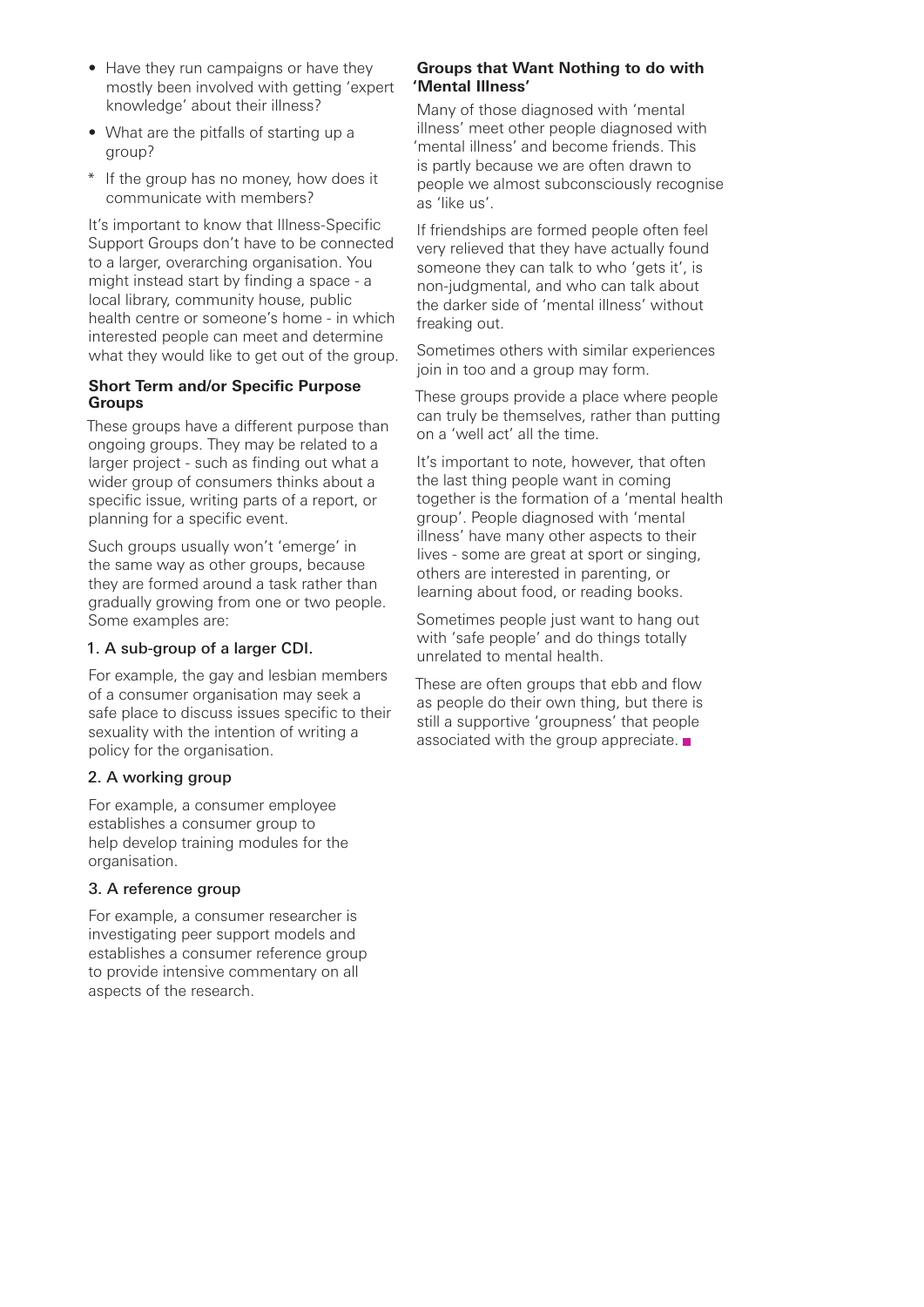## **Help Sheet** No.5

### Recruiting members for a new group

So you've got together with a few friends or colleagues, and now you want to set up an organised group.

Some thinking is needed before advertising for new members. Your little circle of friends first needs to get together to discuss the following questions.

- What's your mission?
- What would you like to grow from your ideas?
- What do your values need to be?
- Why do you need a new group? What's missing from the scene now?
- Do any existing groups reflect these same hopes and principles?

After thinking about these questions, the first place to start is with a bit of research.

### **1. Is there already a group out there that's doing what you want to do?**

If so, are their practices, ethics and agendas near enough to yours for you to contemplate joining or partnering? Setting up a fresh group is almost always more work, and should be done only as a last resort. If there's anything that's close to what you want, use it.

There are various ways to locate other groups that may seem similar:

- Do an internet search. Searching the Our Community Directory of Organisations www.ourcommunity.com.au/directory is a good starting point.
- Contact the organisations mentioned in the Forming a Group help sheet.
- Ask local councils. They're usually very well plugged in to local networks.
- Talk to larger mental health lobby groups and see what they know;
- Speak to community development people in large not-for-profit organisations such as VCOSS or community groups that might not be specifically concerned with mental health such as Rotary.
- **2. Once you've investigated whether or not another group exists that's doing what you want to do, you need to:**
- Check out in a bit more detail what you want. Throw ideas around together just to make sure that the visions people have in their heads match each other.
- Work out with each other what you want to tell people when you talk about your idea for a new group. Make it simple. Be modest and steer away from grand schemes. Don't feel you need to have decided everything in advance. It's better to wait until some new members have joined, because they will have ideas too.

### Example:

### Group Name: Insurance Group

What's the problem/idea/issue/need? People who have been labeled as having a mental illness are discriminated against in many insurance policies, especially travel insurance

What do we want to do about it? Mount a time-limited campaign

Who is eligible, how do we describe eligibility? Anyone who identifies as a consumer or mental health patient.

What are our basic principles?

- People who have been labeled as having a mental illness have a right to equal treatment in the provision of insurance;
- People who have been labeled as having a mental illness are the best fitted to say what the problems are in this area;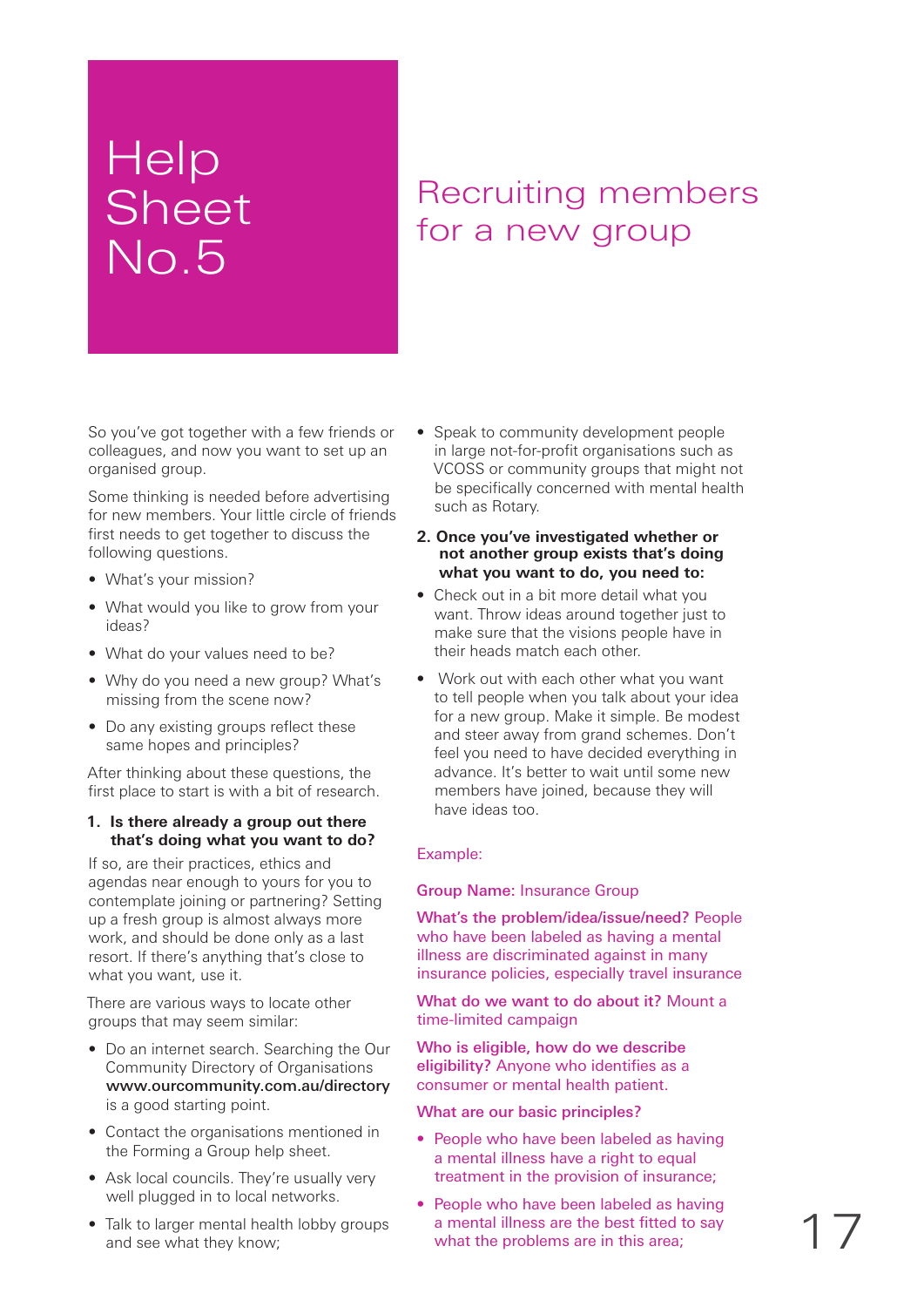- Change can come out of well-organised community protest;
- You can mount a campaign with limited resources if you have the right skills and these can be learnt;
- Consumers can and must speak for themselves but they can also build useful political alliances;
- Personal experience and righteous anger can be a good selling point to the general public.

Once you've collected all the information you need, and talked through potential questions that people might ask you and decided how you'll respond to them, you can use the information you've collected to write an effective advertisement or story publicising your new group and its aims.

Many of the same principles apply to a general campaign or a single-issue group as apply to advertising a local neighbourhood group; however, word of mouth cannot so readily be counted on. Potential members will often be spread across a state or even nationally. Because of this, different strategies for advertising need to be thought about.

Remember that at this stage you're only looking for people to join your new group - nothing more than that. But in order to attract people with a similar interest you will need to have thought out and practiced a good selling line so that people can easily recognise your concerns.

### **Initial advertising**

How you advertise your potential group depends on the following:

- 1. The purpose of your proposed group
- 2. Whether you have any money
- 3. Whether you have a core group of people who are willing to help
- 4. Whether your group is a local group or is likely to be geographically dispersed
- 5. Whether you're thinking of an diagnosisspecific group or not.

If the group is forming around very local service provision issues it's likely that you won't have to advertise much at all and word of mouth will be all that is needed. Otherwise, these are some useful ideas:

• Notices in shop windows;

- Notices in local clinical services, including acute units, and local disability support services;
- Getting a story in the local paper they're often hungry for personal interest stories;
- Notices in the local library.
- Community radio and community newspapers.

Look for specific services that overlap with your target groups. If, for example, the proposed purpose of the group is to create a drama club that welcomes and embraces people with all sorts of disabilities as well as those who don't have a disability then:

- Speak to all the disability services in your proposed geographic area, being very clear about what you want to create, and then posting advertisements;
- Speak to amateur theatre companies in your geographic area and ask them to suggest ways to advertise. Ask them if you can advertise on the back of their programs;
- \* Try neighborhood houses and other community groups.

### **Ongoing advertising**

Some groups remain amazingly buoyant and, once established, need very little further advertising to bring new members in - word of mouth is sufficient.

However, because of the nature of people's experience of 'mental illness' the numbers in some groups will go up and down quite a lot.

Not only do the members of the group need to accommodate this fluctuation but there may also need to be further efforts to attract fresh members.

Important things to remember when advertising or getting your ideas into the public domain:

- \* The ad needs a catchy heading, otherwise people won't look at it
- Graphics help catch people's attention (they don't need to be posh)
- If you're handing out a flyer, you have to get your ideas on to one page only; it you're drafting an advertisement, into three or four paragraphs
- \* Put the most important things in the first short paragraph, because that's all some people read
- Make sure the important information is in there, easy to find, and easy to read - including
	- Contact details
	- Meeting times
	- Venues
- Give information about public transport coverage to your venue and flag any opportunities to car pool
- Include a tear-off strip at the bottom of your posters with your phone number, email address and other relevant contact details.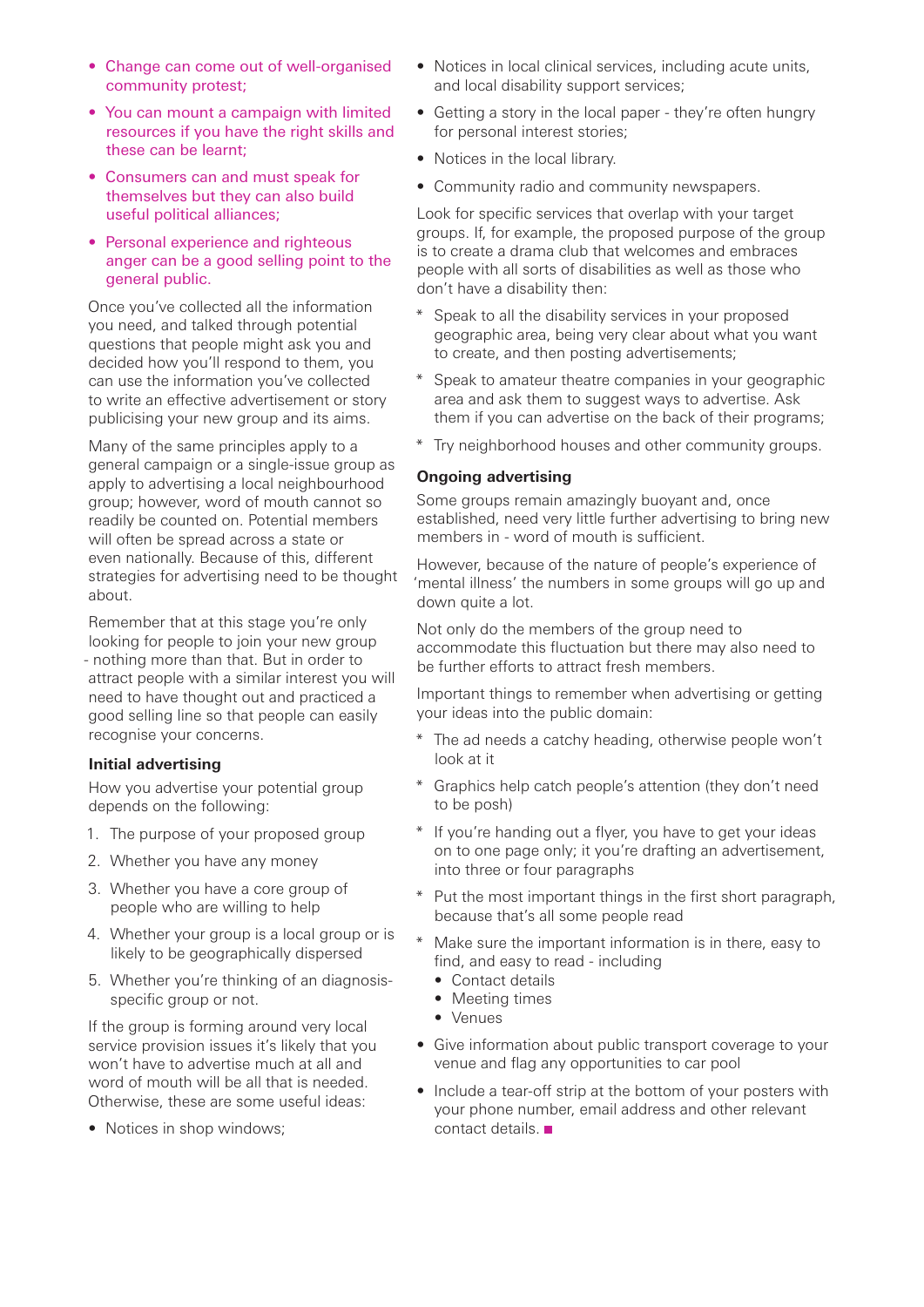## Help Sheet No.6

### Membership of groups

Often in the initial stages of local group formation, issues of membership do not arise. It is simply assumed that people who want to join in do so because it is relevant to their lives and offers them something, and this is sufficient.

As the group gets a bit larger a range of issues can arise. If you do not start to think about these issues within the first six to eight months - ideally, before they actually emerge as an 'issue' for your group - then it is possible that something will crop up that may harm your group or cause distress to current or prospective participants.

There are a number of issues that need to be thought through by the group.

### **Identifying as a consumer**

There can be political undertones that surround the question of 'who is a consumer', and it's wise to at least consider these issues when starting a Consumer Developed Initiative.

Differences may arise from the use in the field of psychiatry of diagnostic categories to group people into; or from the issue of mental health spending, where tensions may arise over the question of who gets the resources and who does not; or from the different ways that people understand and describe their own experience of distress, or their experience of using services.

The important thing for any broad-based group is to think about these issues and enter into discussions recognising that there can be quite profound differences of opinion.

The most usual (and arguably the best) way to organise membership of a Consumer Developed Initiative is to leave it open to all people who identify as a consumer, or a

mental health patient, or as someone with a 'mental illness', or a psychiatric disability, (or indeed as a 'psychiatric survivor' or someone who is 'mad', 'batty' or 'crazy' - language that has been reclaimed by consumer activists). It is the process of the identification that is important.

The exception is when people come together around 'illness'-specific categories, where group members may think it is important for all members to be consumers in the strictest sense of the word. Again, though, it is the *identification* that is important. Nobody needs a medical certificate to join a consumer group thank goodness.

It is important to keep in mind the purpose of the group when considering issues of membership. For example, for groups that don't want to be active in the mental health field, or that want to position themselves as being open to the general community, issues of identification may be far less significant.

### **Welcoming new participants**

There is still plenty of discrimination out there in the community. For people who have been active in the consumer movement for some time, there might be a degree of immunity to some of this discrimination, so it is important to remember that being involved in a group for the first time can be very scary. It's common for people to be unsure what to expect, to not know if what they have to say will be considered relevant, to not feel very confident.

That's why it is so important to develop some simple statements that encourage people to realise that they are welcome and that they will not be forced to do anything they do not want to do.

Equally, people need to feel that it will be easy for them to pull out of the group if they want, without feeling bad about it.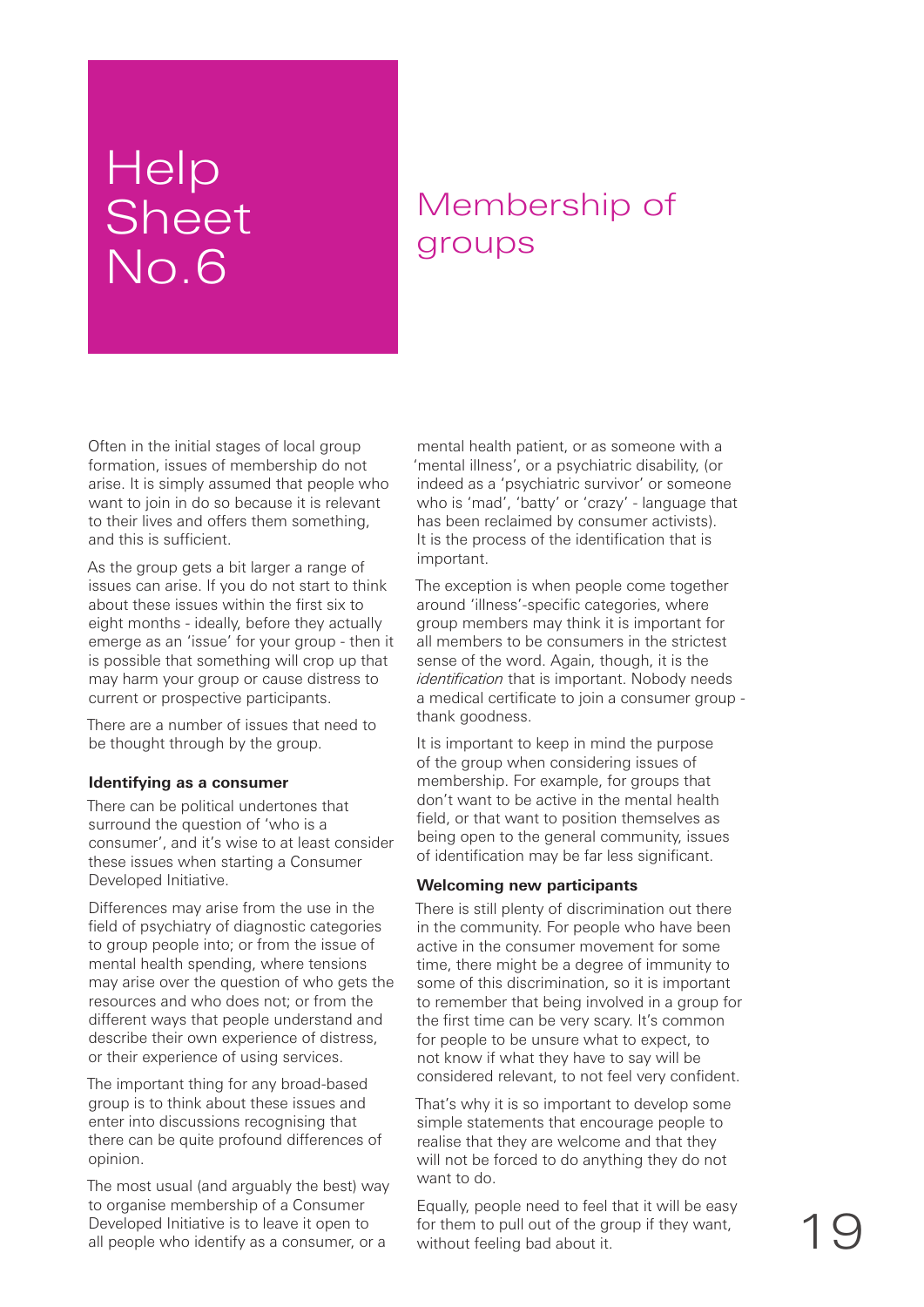### **Open groups / closed groups**

'Open groups' are most commonly seen as those groups that any member of the community can belong to. This might be very important if the group has a vision about breaking down prejudice and operates from the principle of not excluding anyone from the benefits of belonging.

The term 'open group' may also be used to describe a group that is not open to the broader community, but instead to anyone who identifies as experiencing 'mental illness'. Such groups can be very attractive to people who have themselves experienced exclusion and do not want to exclude others.

Bear in mind if you're considered setting up an open group that you may experience a particular set of issues. The group may have difficulty defining itself, setting its common purposes, deciding on topics of discussion, and deciding on priorities for group activities, or it may struggle with issues related to constant changes in membership makeup and attendances.

A 'closed group' is one that has restricted attendance or membership. The restrictions may be for some of the following reasons:

- Because it is an 'illness'-specific group
- Because it is a regional group
- Because it is attached to another service which has membership criteria
- Because members have a very specific set of values or activities they want to carry out
- To ensure that attendees have the same common interests / experiences / goals
- To ensure the safety of group members and that people feel 'free to speak'
- To ensure that group discussions are on topics specifically relevant to the group.

#### **Examples of closed groups include:**

- Women's only groups
- Men's only groups
- Parents' groups
- Tenants' groups
- Home owners' groups
- Residents' groups
- School parents' groups
- Groups formed around membership of a political party
- People who identify as 'Psychiatric Survivors'
- Older people's/younger people's groups.

A closed group might from time to time want to experiment with opening its doors (say, every six months) and become an open group for a particular period of time. This could see the group invite participation from the broader consumer movement, or the entire community.

Becoming an open group from time to time can be a great way to inform the wider community of your group's activities, and also to find out what is currently going on in the broader community.

It also provides a great opportunity for mutual learning exchange between the group and the broader community. Closed groups can still form useful partnerships on specific projects with other groups or organisations.

Some groups may be time-limited closed groups. Examples include specific project groups, where the group is closed for the duration of the project. This ensures continuity of group membership, without the group having to 'start again' every time a new member joins.

### **Flexibility**

Groups need to be flexible to respond to changing membership needs over time.

A group may start off being open, but over time may shift to becoming a closed group.

Or certain activities of a closed group may become even more closed for a certain activity. An example of this would be where there is a closed group 'for renters within a local council area', but some of the activities may be specific to 'women renters in the local council area'. For the duration of the women-specific activities the group is closed to men, but after this it may be opened to 'men and women renters within a local council area' again.

#### **Safety and privacy**

You need to be careful about how you handle the private information that you hold about group members, and your own.

If you don't have an organisation or 'parent CDI' to fall back on, you need to think of some ways for people to contact your group without giving out anyone's home address or telephone number.

Some groups give out a mobile phone number but there can be problems with this. Firstly, the financial stress on the person charged with fielding the inquiries can become burdensome, and secondly, there are many people who live with 'mental illness' who don't have a mobile phone.

Email is another option, but it's not advisable to use the email address that has been provided along with your internet account. Instead, use a Gmail, Yahoo! or Hotmail address - they're easy to set up and free so you can have an email account especially for the group.

Remember, though, that you shouldn't rely solely on email because this will exclude many consumers. Not everyone is comfortable with using email.

Each group needs to weigh up the advantages of using a post office box number, mobile phone number or email address as a contact point for the group. It is likely that most new groups will decide on a mix of these, with responsibility spread across as many people as possible.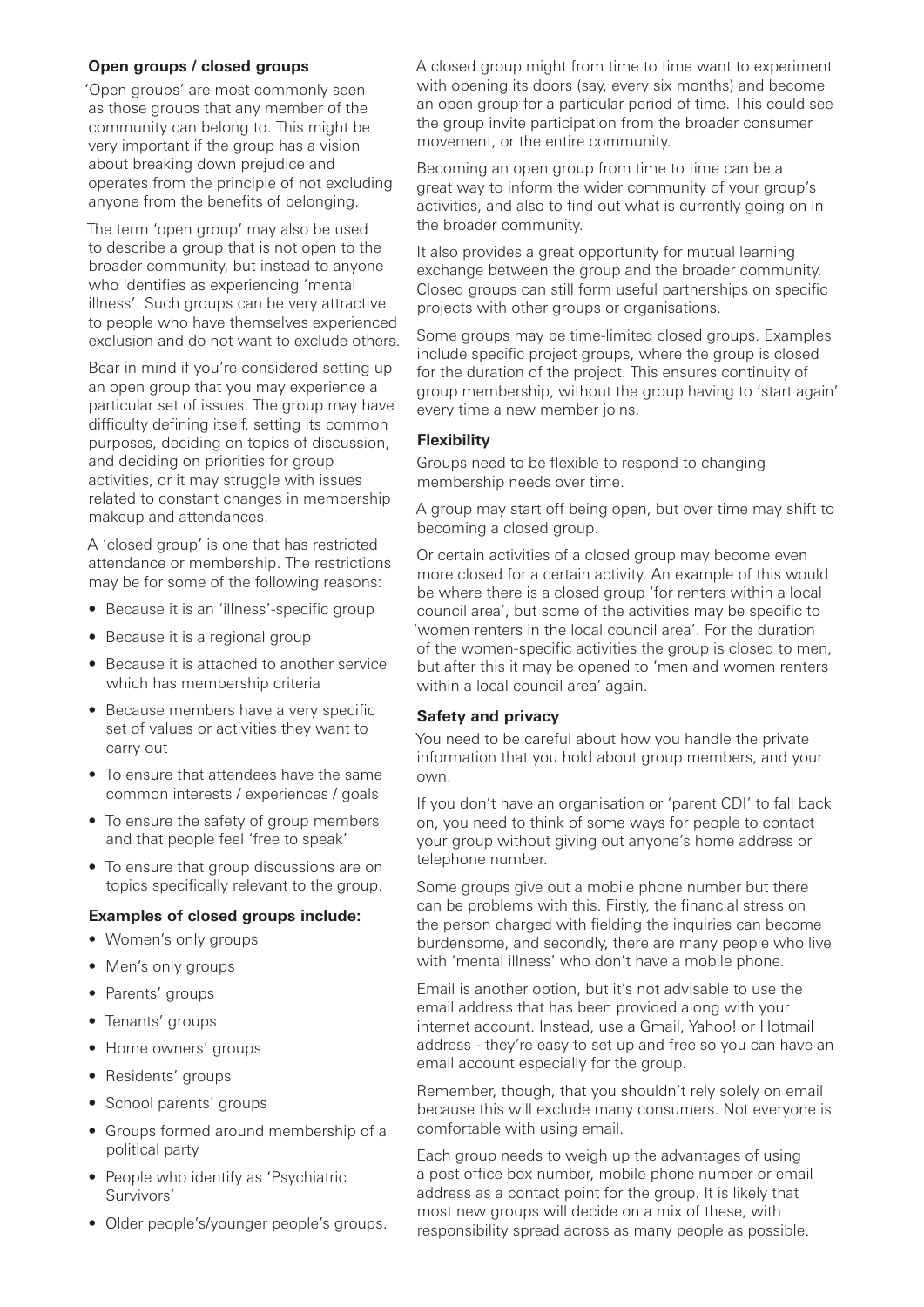### **Face-to-face groups are not for everyone**

Not everyone is comfortable being part of or speaking within a face-to-face group.

Face-to-face meetings need not be the only mechanism for participation in a group. In fact the greater the range of ways to participate that a group can provide for members, the greater the potential for participation in the group.

### **Participation can be via:**

- Face-to-face attendance at the group
- Writing ideas and opinions to contribute to the group
- Telephone or email contact with a group member who is comfortable in passing along the information gathered during the face-to-face group meeting
- Email communication to the group (if the individual has access to a computer and email and the group has access to computer and email).

### **Participating in a group using electronic communication**

Email lists and contact details need to be treated with the same diligence to privacy and consent as all other contact details and personal information.

Many people find they are excluded from joining debates and discussions and receiving information about group activities due to lack of electronic communication access. This is often a particular problem for older consumers who do not want to use computers or find this form of communication alien and scary. Others may be homeless or moving from host home to host home and unable to access internet. Others find the cost prohibitive.

On the other hand, many people find participation via electronic communication a 'safer' form of participation than faceto-face meetings. For some people with experiences of mental distress even leaving home to get the shopping is a daunting prospect. Many of these people experience community through their computers and without computer-based groups their lives would be very lonely.

Another thing to consider is that young people may be disadvantaged in groups where conventional post is the main, or even only, form of communication. Young people have been brought up in a computer culture. It has been part of their lives since they were very young and they don't 'get' other forms of communication and don't feel comfortable with more conventional methods. Email and texting via a mobile phone are often the only reliable ways to communicate with some young people.

Groups need to be mindful of all these issues when choosing their preferred communication options. The best solution is to provide a range of mechanisms, enabling group members to self-select their preferred method.

### **e-Groups**

Many people with experience of 'mental illness' prefer to form groups through internet interaction. The three main types of internet-based groups are:

- 1. Discussion boards (also known as forums and bulletin boards)
- 2. Mailing lists
- 3. Chat rooms

It is probable that a group will exist that will be relevant to what you want to do and achieve. However, you do need some skills in navigating around the internet to make the most use of what is there.

If you wish to start an e-Group group yourself the easiest option is to use a hosting service with simple to use controls. Most hosting services display ads, but some will let you pay a fee to be free of them.

Check out hosting services such as http://groups.google.com.au or http://au.groups.yahoo.com/ and follow their instructions.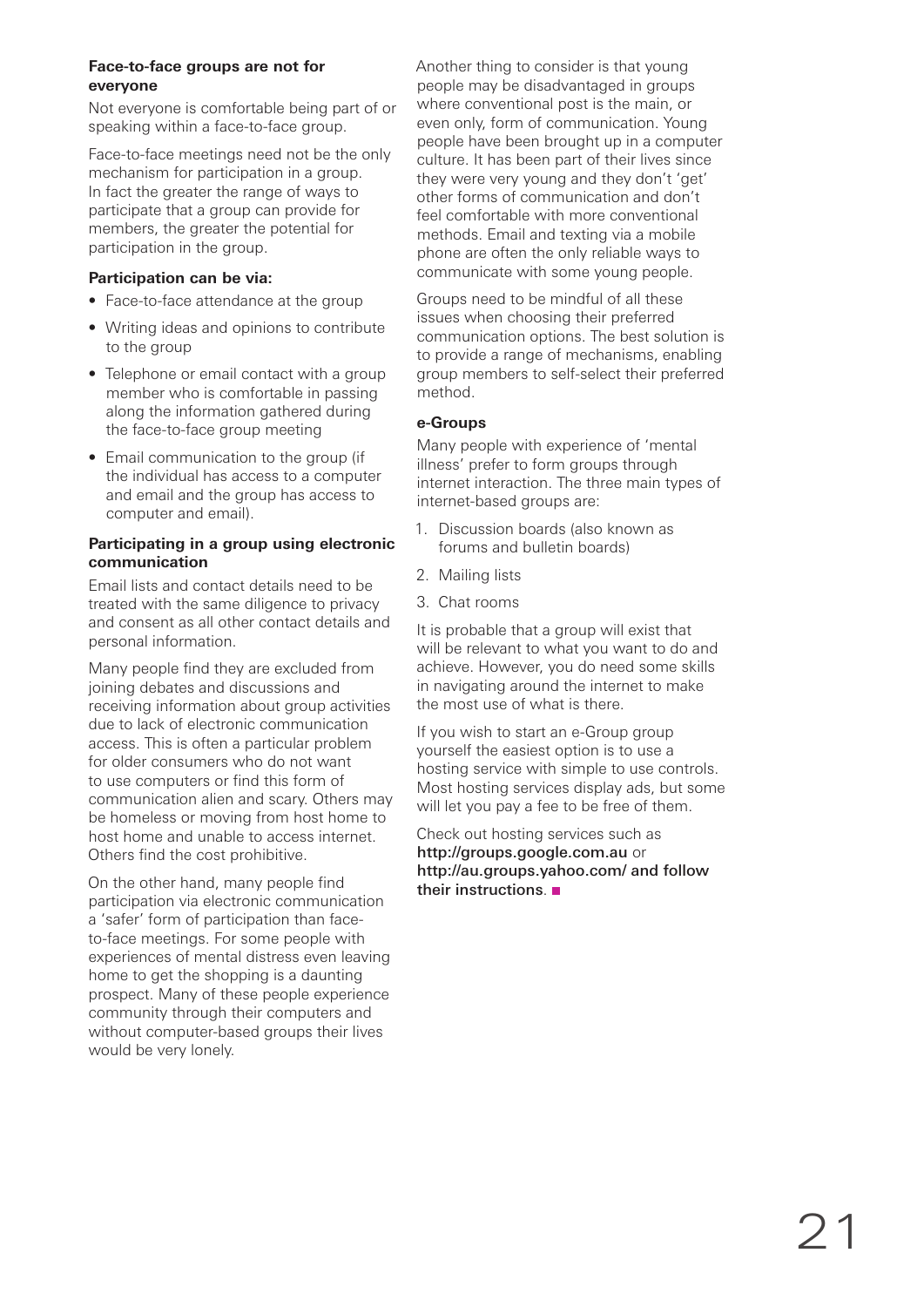## Help **Sheet** No.7

### Group Leadership

The idea of leadership is something that your group should think about.

Groups can come undone when what started out as an equal group becomes a battleground as people want to do different things or do them in a particular way. Remember that leadership doesn't have to be about one person calling all the shots. Leadership can be worked out amongst the group and revisited regularly as things change.

Leadership is important because if nobody takes any responsibility for the what, when, why, how and where, then the group will more than likely gradually dissolve. That's OK too - some things only have a limited life span, and fill a need at a particular place in time. But if you want your group to maintain itself, and even grow, then leadership is an issue that needs to be sorted out.

As much as anything, all members have the right to know how things will get done and who will do what, even if they are not interested in taking on any 'lead' role themselves.

### **Who is a leader?**

There will probably always be both a fascination for, and a movement against the notion of leadership.

At the most basic level, a leader is someone who has responsibility for something.In the very early stages of a group, or initiative, somebody might have taken a 'lead role' in order to start the group and keep it going.

Everyone else may think of this person as the leader, but they may not see themselves that way. Or, they might think of themselves as the leader, but nobody else does. This is one reason why it is good for the group to have the leadership discussion - to be clear on this point.

It might be a deliberate feature of your group that nobody is a leader and everyone is equal. But even if this is the case, someone will still have to organise meetings or activities on behalf of the whole group, and someone will need to take responsibility for how group members communicate with each other.

Many consumers are uncomfortable about the notion of leadership and prefer other ways of organising themselves, or other words to use. This is understandable, because there may be serious concerns about power and powerlessness.

But leadership does not have to be about "Who has the power in our group?" It can instead mean, "How do things get done in our group?"

Here are some alternative styles you can consider for your own group:

- Facilitator: This describes more of an organising role. The facilitator might find the meeting place; host a meeting; take on the responsibility for the communication that will be necessary between members.
- Decision-Maker: This describes a leadership function where all main decisions are ultimately made by the 'leader'. There may still be lengthy discussion, but the leader makes the final decision. This style is more rare in a Consumer Developed Initiative but might be used in a group that is involved in activities where some decisions have to be made quickly. It does not mean that all decisions have to be made this way for the entire life of the group.
- Collective Decision-Making: This is a process through which all main decisions are made by the whole group usually through discussion.
- Chair: This describes a role that can rapidly become a 'leadership' role, whether it is intended or not. If your group is 'meeting' based, the Chair is the person who guides the discussion and who has a clear understanding of what is to be achieved by the meeting.
- Group Founder: If the group is small and was started by one person, it is more likely others will regard this person as the 'leader' unless there is a deliberate discussion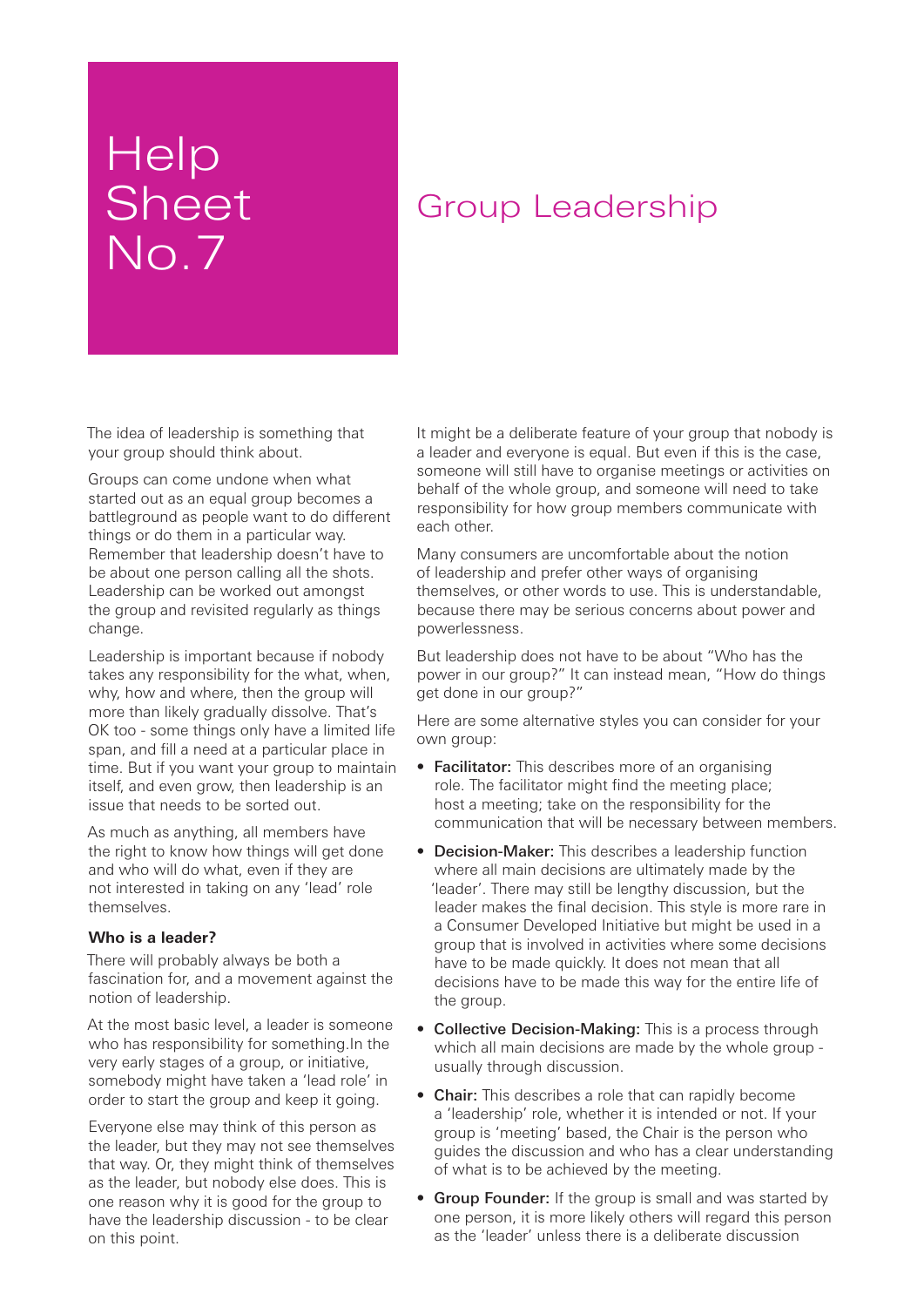about it. The group founder might want to be in a leadership position, or they might want to share around the decisions and tasks, and just be a member like everyone else.

### **What does a leader do?**

Leadership can describe how things get done, but it can also describe qualities that people have. Leadership can mean being able to bring out the very best in other people, providing opportunities so that everyone is able to fulfill a valued and valuable role in the group.

You don't have to have one just person who fulfills the leadership role in your group. If everyone has a shared vision of what they want to do, and different skills to offer, each person's unique qualities are contributing to the leadership of the group.

However, the practical question remains: who does what?

A group that meets regularly requires that the following activities are done, so it's important to know who is doing what. The following activities might be done by one person, or by different people.

### **Organising a meeting**

- Where will it be?
- If it is not in someone's home, who will locate & book the room and liaise with the venue?
- Who will host/chair/lead the meeting?
- Will someone take notes about what happened in the meeting and any decisions made?
- If there is an agenda for the meeting, who will write it, who will make sure that everyone has a chance to add something to it before the meeting?
- Who will communicate with other members to let them know when and where the next meeting is?

### **Rotating Leadership**

Leadership of the group can be rotated around group members. This ensures that the work of leadership is evenly dispersed amongst all group members.

However, this needs to be done in a respectful way and people should never be thrown in the 'deep end' when they have never taken a leadership role before. This is where 'mentoring' is such an important aspect of Consumer Developed Initiatives.

If the meetings are held in members' homes, then rotating the meetings amongst members and their homes can spread the workload. It is important that these possibilities are talked about as each new member joins the group.

However, an expectation that everyone will be comfortable with people coming into their home is unrealistic. It may be an unreasonable ordeal for some people.

It is important to respect the rights of people who want to belong to the group but don't want people in their homes. This is not just about sharing the workload; it is about respecting people's differing journeys. Remember too that there are people with insecure housing and people who are homeless. All these people need to be able to join in if they want to without feeling isolated or inadequate.

The group may wish to write a description of expectations of group membership so people will know whether they are expected to take a turn at leading the group, or hosting the group in their home, and whether these expectations are of all group members or by self-selection.

### Example:

Quite often changes to the group's structure or operating processes may be driven from necessity.

For example, a group leader may have been comfortable with holding all meetings in their home, and all the group members were comfortable with this.

The group leader then shifts house and can no longer accommodate the meetings.

The group decides that meetings will be held on a rotational basis amongst members who are comfortable with hosting the meetings in their homes.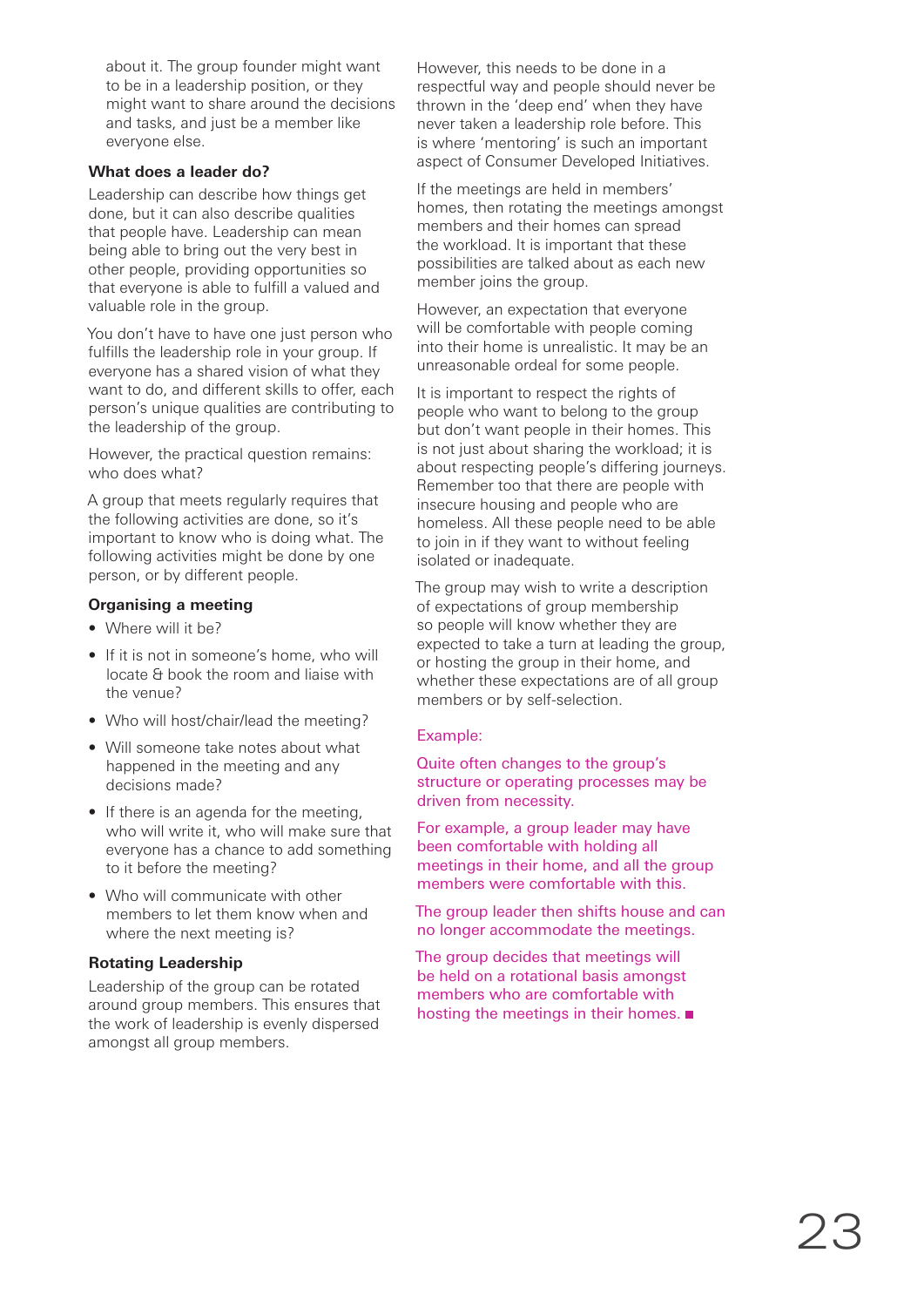## Help Sheet No.8

### Starting to keep records

Keeping records may not be relevant if you are primarily a social group, and indeed many groups deliberately do not want to have written records about any aspect of their group, often in order to protect the anonymity and privacy of members of a small group.

But if your group is getting larger, or you're having trouble keeping track of what happened last time you met, you may want to consider keeping some sort of record of group discussions or decisions made.

As your meetings start to take shape the group will need to think about and discuss:

- Who will take the notes?
- Who will write up the notes?
- Where will they be stored?
- Who will be allowed access to them?
- How is access gained?
- Will this be just one person's responsibility or will the task be rotated amongst the group members or a particular set of group members?
- What things do we want to record?
- What things do we not want to record?

All of these things need to be decided and put in writing by the group.

### **Your group's 'manifesto'**

Once your group seems to be ticking along. you might want to consider writing down what the group is trying to do and what the group is starting to stand for.

One way to do this is for the group to brainstorm a modest list. It can sometimes help to think of it in terms of how the group would advertise itself - catchy heading, goals, processes, costs, meeting places and so on.

At this stage your group may be considered modest and to a large extent experimental. You may not know yet whether this structure is going to work. That's no reason though not to document what your group does. You can change your documentation as your group changes.

Once these lists are completed they can be made available for people who may want to join. However, they will be a 'work in progress' and people need to know that everyone can contribute to this ongoing self-definition of the group.

Later on, if your group decides, this kind of list can form the basis of a more formalised statement, like a mission statement.

Two examples of the sort of list you might produce are provided below:

### **Riders with Style**

- 1. The group is open to all people who like riding bikes who identify has having experienced 'mental illness'.
- 2. We welcome new members but at this stage we only have a few spare pushbikes so members are encouraged to bring their own.
- 3. The group is committed to scavenging for bikes and gaining the skills needed to put bikes together and get them ready for the road.
- 4. The group will meet once a month in the Babylon Community Complex - 25 Moore Street, Babylon 3333.
- 5. To start with we are hoping to organise group rides once a month.
- 6. The only costs will be if we need to catch a train to our starting point (or catch an ambulance back).
- 7. This group is wholly consumer developed and run.
- 8. Riders with Style has nothing whatsoever to do with therapy. If we get fit as a consequence of having fun, seeing new places and enjoying each other's company then that's a bonus.
- 9. All these guidelines are new and are being trialled. They will be regularly reviewed.
- 10. For more information either phone 9999 9999 or email riderswithstyle@riders.org.au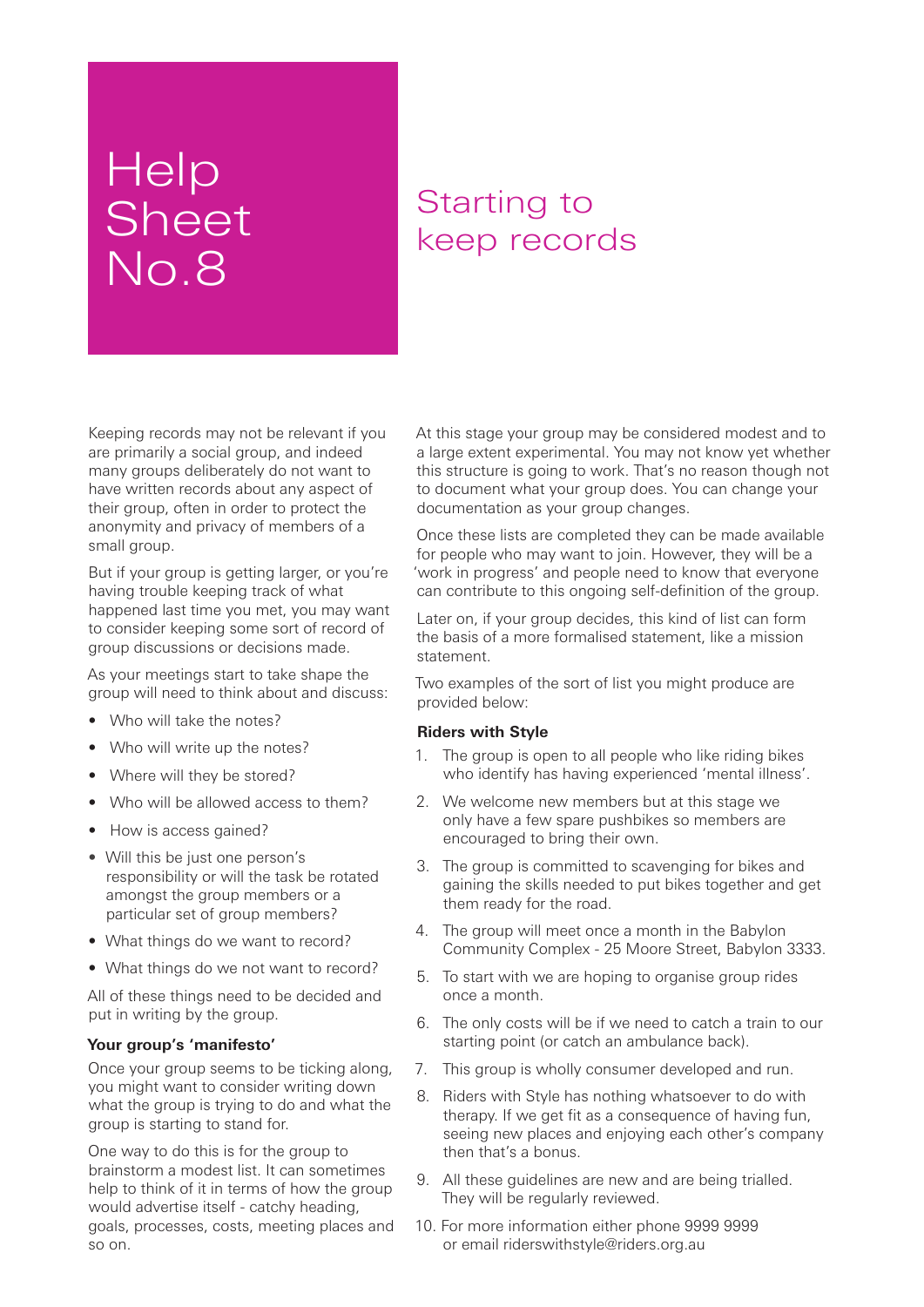### **Out or In Women**

- 1. The group is open to all women with a 'mental illness' who identify as lesbian.
- 2. We welcome new members and are committed to making all women welcome.
- 3. The group will meet once a month in members' houses and we will rotate hosting duties, but there is an opt-out option for people who can not or do not wish to host meetings in their homes.
- 4. Women are free to be as open or 'out' as they feel comfortable with, both in relation to their sexuality and 'mental illness'.
- 5. If anyone else's language upsets a member we will stop and talk about it. Members are encouraged to make the group aware if they are feeling uncomfortable.
- 6. The group will not have a budget nor be dependent on any other organisation for financial support.
- 7. The group is committed to improving the lives of its members and all lesbians who identify as having been labeled 'mad' or diagnosed with a 'mental illness'.
- 8. All these guidelines are new and are being trialled. They will be regularly reviewed.
- 9. For more information either phone 9999 9999 or email outorinwomen@outorin. org.au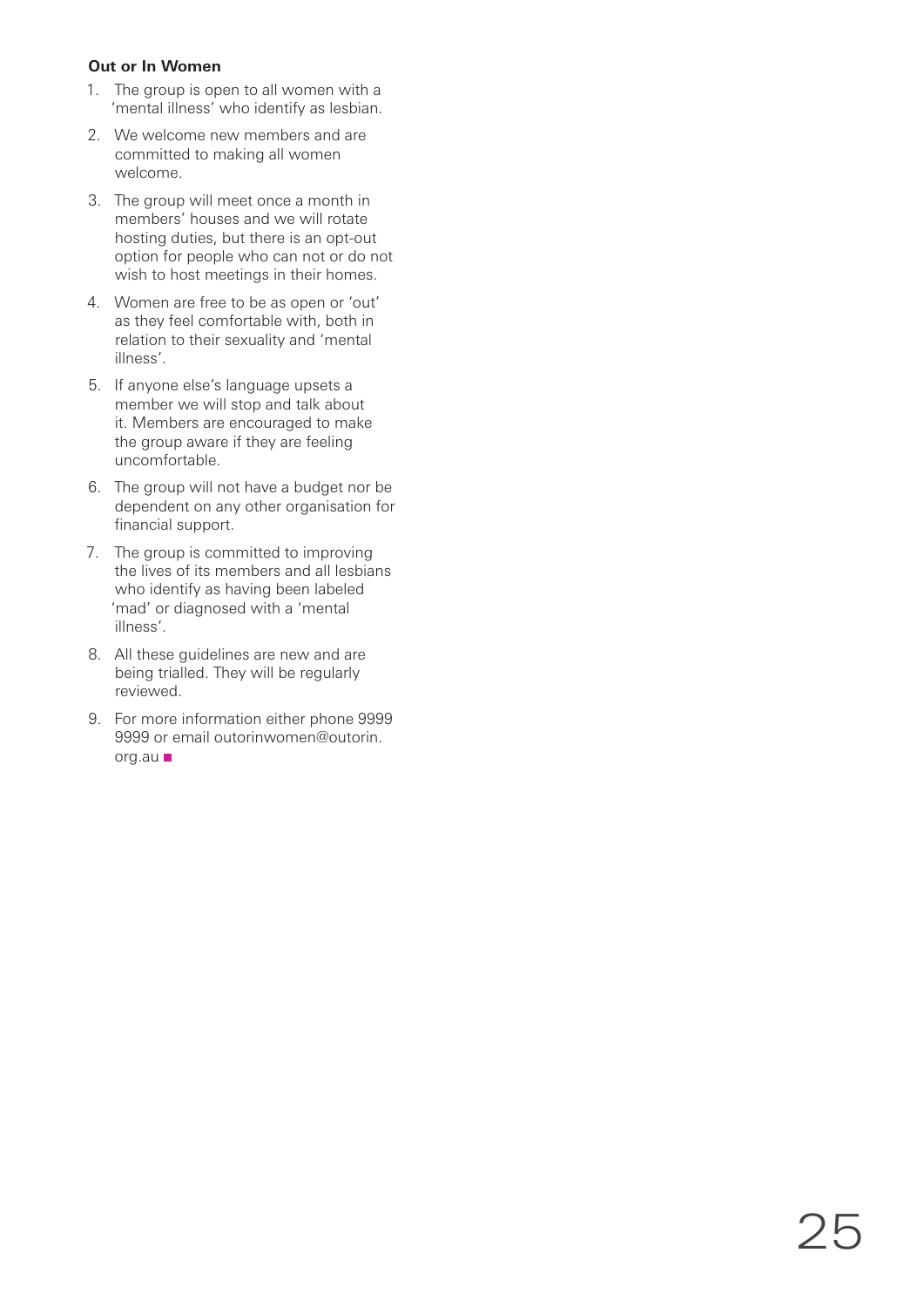## **Help Sheet** No.9

### Communication between group members

Regular contact and two-way information exchange between the group and its members is important for maintaining the existence of the group.

### **Informal two-way exchange**

For small groups an easy way to inform all group members (those that attend meetings and those that are unable to attend) of the group's activities, actions, plans, discussions and decisions is to issue a regular bulletin.

Bulletins can be used to let a wider group of interested people know what your group has been up to, and can also provide an easy way to regularly communicate between group members.

A double-sided, hand-written A4 piece of paper, or a short electronic version, is all you need (in fact shorter is often preferable to longer).

You might produce two versions of your bulletins, one for just group members, and one that is written for a wider audience, as there may be some information that's appropriate for members' eyes only.

Bulletins can be easily turned into a twoway mutual learning exchange. For example, you might invite group members to write a short opinion piece, discussion paper, or idea, which can be sent out with the bulletin to all group members, or included within the bulletin.

Editorial policy is an important consideration for your group, particularly if you are inviting contributions. For example, if people are being asked for their opinion they need to know that what they provide will not be edited without their permission. They shouldn't, though, expect that everything they provide will always be printed.

There may be very good reasons for leaving some things out - there may be space or legal considerations, for example.

There does need to be some rules. These need to be developed by the group but might include things like:

- No naming and shaming of individual people:
- No criticism of other group members:
- Steering clear of anything that may bring the group trouble legally.

### **Rotating writing**

Another option for encouraging mutual learning within a bulletin is to rotate the writing amongst group members.

For example, a specific section of each edition of the bulletin could be left for the writer to have their say about any topic they see as relevant.

Other content of your bulletin can include:

- A summary of what went on during the last group meeting;
- A summary of items of interest that have appeared in the media
- News relating to the group or individual members (with their permission)
- When and where the next meeting will be held and what will be discussed or decided there.

### **The bulletin as history**

Cumulatively a 12-month collection of monthly bulletins provides an easy record of annual activities, and can serve as an 'annual report' of the group's discussions, decisions, activities and achievements.

Monthly bulletins supply information without being too onerous to produce or too onerous to read.

They also ensure the group maintains regular and predictable contact with members. This is especially important for group members who may not be able to attend meetings but wish to be kept informed of what has been discussed / decided within meetings.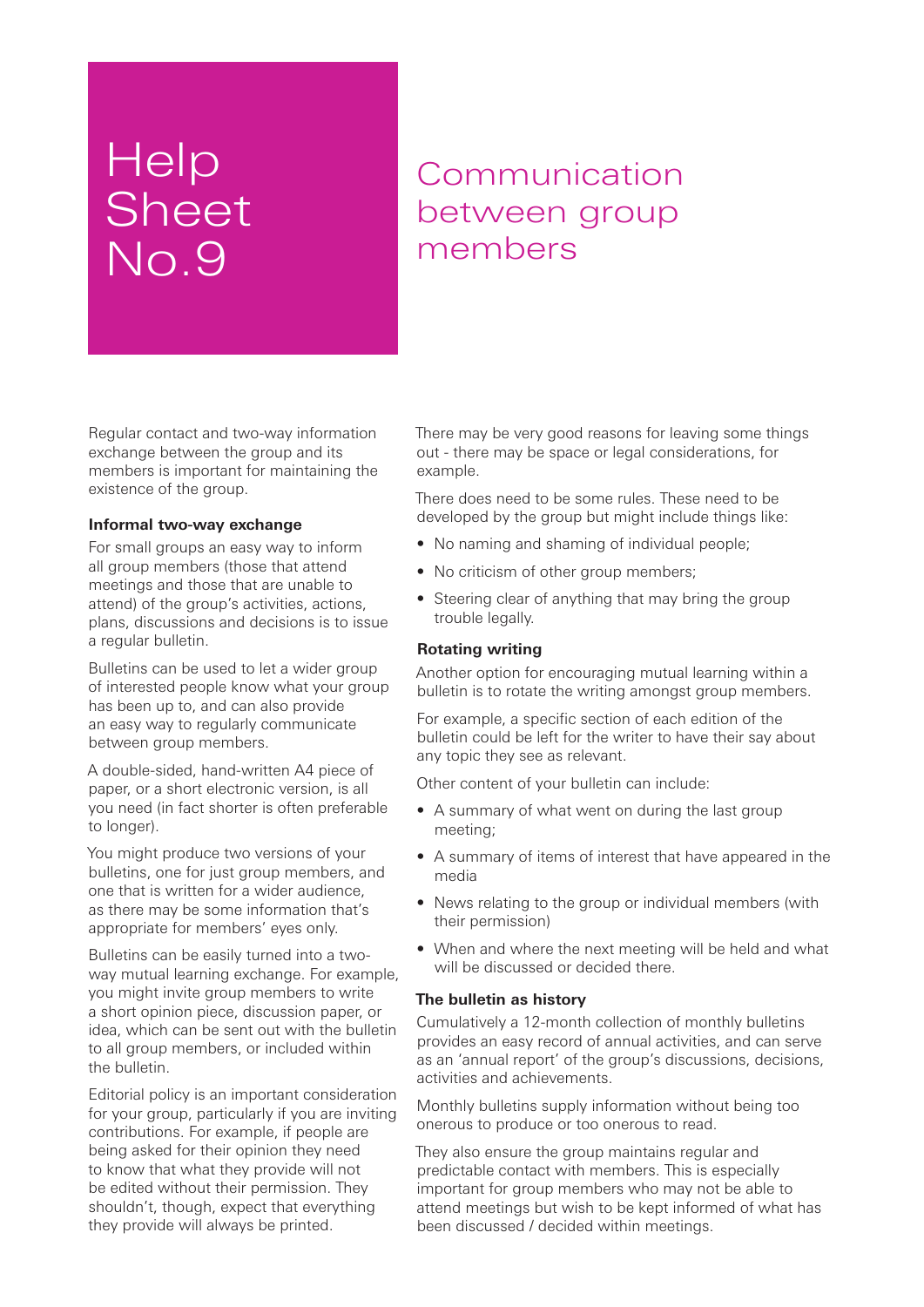Monthly bulletins don't need to be beautifully designed and professionally printed; in fact, there are advantages if they are not. A simple bulletin that can be photocopied or forwarded on as an email will allow group members to show a friend or other interested parties, who may then request their own copy.

### **Costs of communication**

There is no doubt that good communication between members is essential for a group to survive, however in a small group this is often the largest cost item.

The inherent costs involved in using 'snail-mail' (the post) as a method of communication with members can be daunting.

Costs for stationary, printing / photocopying, envelops and stamps can all add up to substantial amounts during the year, especially if the group membership is large or if bulky newsletters are being mailed to members.

With the explosion of electronic communication systems, many groups have become more reliant (and in some cases solely reliant) on email as the primary method of communicating with group members.

However, you shouldn't let the lack of computer equipment, computer literacy or knowledge about keeping databases stop you from maintaining contact and continuing the communication exchange between the group and its members.

It is still possible to keep a simple paperbased list of group members' names and contact details (mailing addresses, phone numbers and email addresses) and keep in touch without using email, or by using a combination of email, snail-mail and face-toface methods of communication.

Group members will probably want to be notified of upcoming meetings and any changes to the meeting time/date/place. They may also consent to other information being received from the group (newsletters from other similar groups, information about relevant forums they may wish to participate in, etc.).

The group members need to decide who will be the contact person to receive this information and who will be responsible for sending it on to individual group members who have consented to receiving it.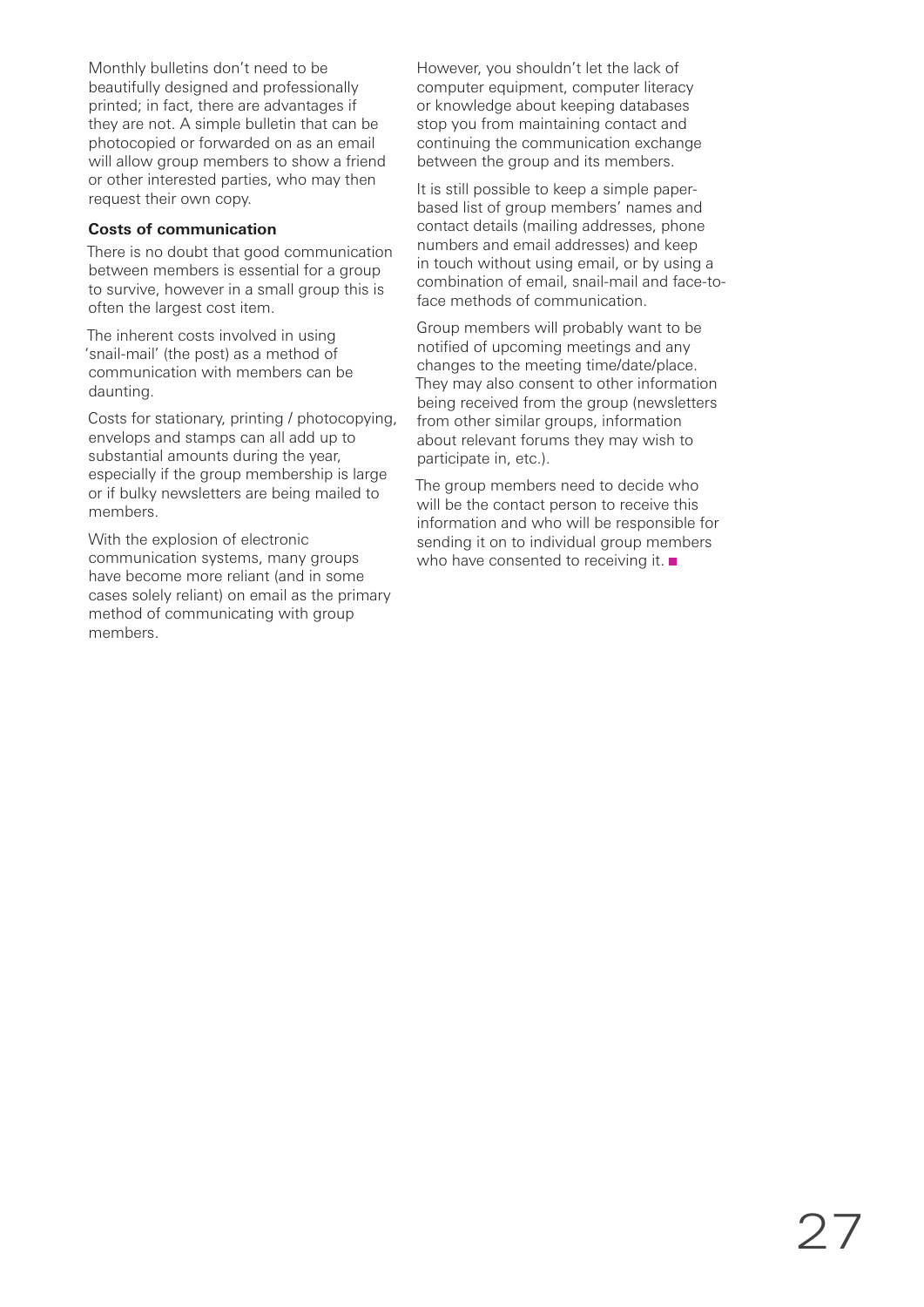## Help Sheet No.10

### Advertising your group

his help sheet is designed to help you think about the different ways that you can advertise the existence of your group and attract new members. It covers:

- Bulletins
- Making a brochure
- Newsletters
- "Expression of Interest" forms
- Membership forms

### **Bulletins**

Bulletins provide a low-fuss way of communicating with and between group members. But they can also provide a way to regularly communicate to people who are interested in your group but who maybe don't want to (or can't) attend face-to-face meetings, or aren't ready to join the group yet.

For small groups a bulletin is an easy way to let the broader community know about the group's activities, actions, plans, discussions and decisions.

They don't need to be fancy. A photocopied hand-written A4 piece of paper functions just as well as any other.

Bulletins can also be sent electronically to people who have indicated their interest in your group and are comfortable with email.

And if your group already communicates internally through the use of bulletins, then it is a fairly simple matter to edit out anything that is sensitive, private, or not relevant to anyone else but the group, and send it out to the broader community.

### **Making a brochure**

The group may wish to advertise its existence to the broader community and a brochure can be a successful way to do this. Your group can also use a brochure to attract new members. Before you start writing your brochure, it might be useful to consider the following points:

- What do you need to say in the brochure? Try not to get too bogged down in lots of words. Stick to the main points.
- Who is it written for? It's important that this point is clear to you as the writer of the brochure and to the person who picks it up.
- How do you want the brochure to look Glossy? Flashy? Professional? Simple? Welcoming? Who will design it? Can you afford to get it printed?
- Where will you distribute it? How will you know if the supply has run out? Who will be responsible for supplying more?

The answer to these questions will depend on the purpose of the brochure. If it is mainly to attract new members to your group, there are a variety of ways you can go.

#### Brochures as two-way communication

In this type of brochure, information is given about the group, and information is sought by the group from the broader community.

The information given by the group may include:

- Name of the group
- Type of common interest / experiences / goals of the group
- Purpose of the group
- Type of group (open or closed membership)
- Meeting times and places of the group
- How to contact the group.

The information sought by the group may include:

- Topics or issues of concern from a community
- Ideas for priorities of discussion by the group
- Expressions of interest from individuals who would like to join the group (and their contact details)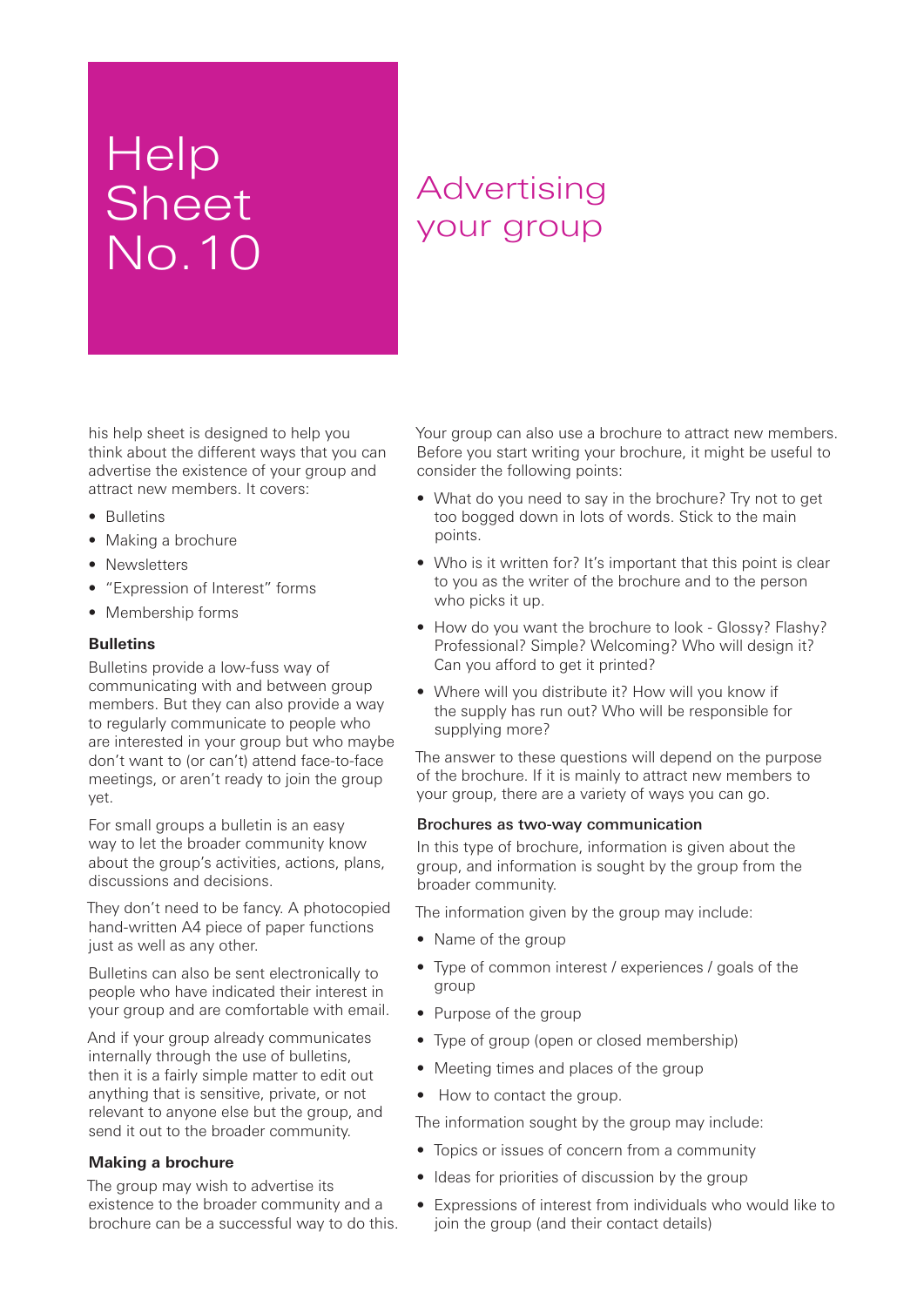• Feedback from individuals who would like to receive more information about the group and its activities (and their contact details)

Two-way information brochures are a good way for your group to start interacting with the community.

### **Newsletters**

Newsletters are a good way of reaching a wider audience. They can include articles, opinions, reports of current debates, news, events, quotes, cartoons, photos, etc.

People can also be invited to submit their poetry, jokes, essays, thoughts, ideas, and art.

Like your bulletins and brochures, your newsletters don't have to be flashy to be effective.

'Expression of Interest' forms

Expression of interest forms - forms that people can fill in if they're interested in taking part in or finding out more about the group - can be included as part of or alongside your brochure, bulletin or newsletter.

Expression of interest forms have an additional function for the group if they ask 'How would you like to participate?' The group can then endeavour to meet the needs of individuals by ensuring there is a range of ways people can participate.

Examples of different methods of participation include:

- Face-to-face attendance
- Writing ideas and opinions to contribute to the group
- Telephone or email contact with a group member who is comfortable in passing along the information gathered during the face-to-face meeting
- Email communication with the group (if the individual has access to computer and email and the group has access to computer and email)

### **Membership forms**

Membership forms can also be included as part of or alongside your brochure, bulletin or newsletter.

Membership forms should include some very brief information about the group where and when it meets, who is eligible to take part and the methods of participation that are possible, for example - and should also provide a space for

- the person's name
- their preferred method of communication (phone, email or mail)
- their interests (optional).

You must also include details of how the membership form can be returned to the group - i.e. where to post, fax or email it to, and whether it can be hand delivered.

### **Issues of privacy**

Any time that a group asks people for personal details, such as phone numbers or mail/email addresses, it is important that it is made clear what the information will be used for and who will have access to it.

It is also extremely important to be clear that people's personal details will not be used for any other purposes or passed on to any other people or groups.

People have a right to have their privacy protected, and this is both a moral responsibility and a legal requirement for all groups.

Privacy information should be included as part of the membership application form and the expression of interest form.

### Thinking Point:

An important question for each new group to discuss in relation to principles and privacy is; 'Does completing the membership form force a person to disclose their consumer or other status?'

There is no right or wrong answer to this very important question. In fact, there are very good arguments for both asking people to disclose and not doing so.

Each group needs to weigh up the pros and cons and come to a conclusion that they can live with and argue for if they are challenged in the future.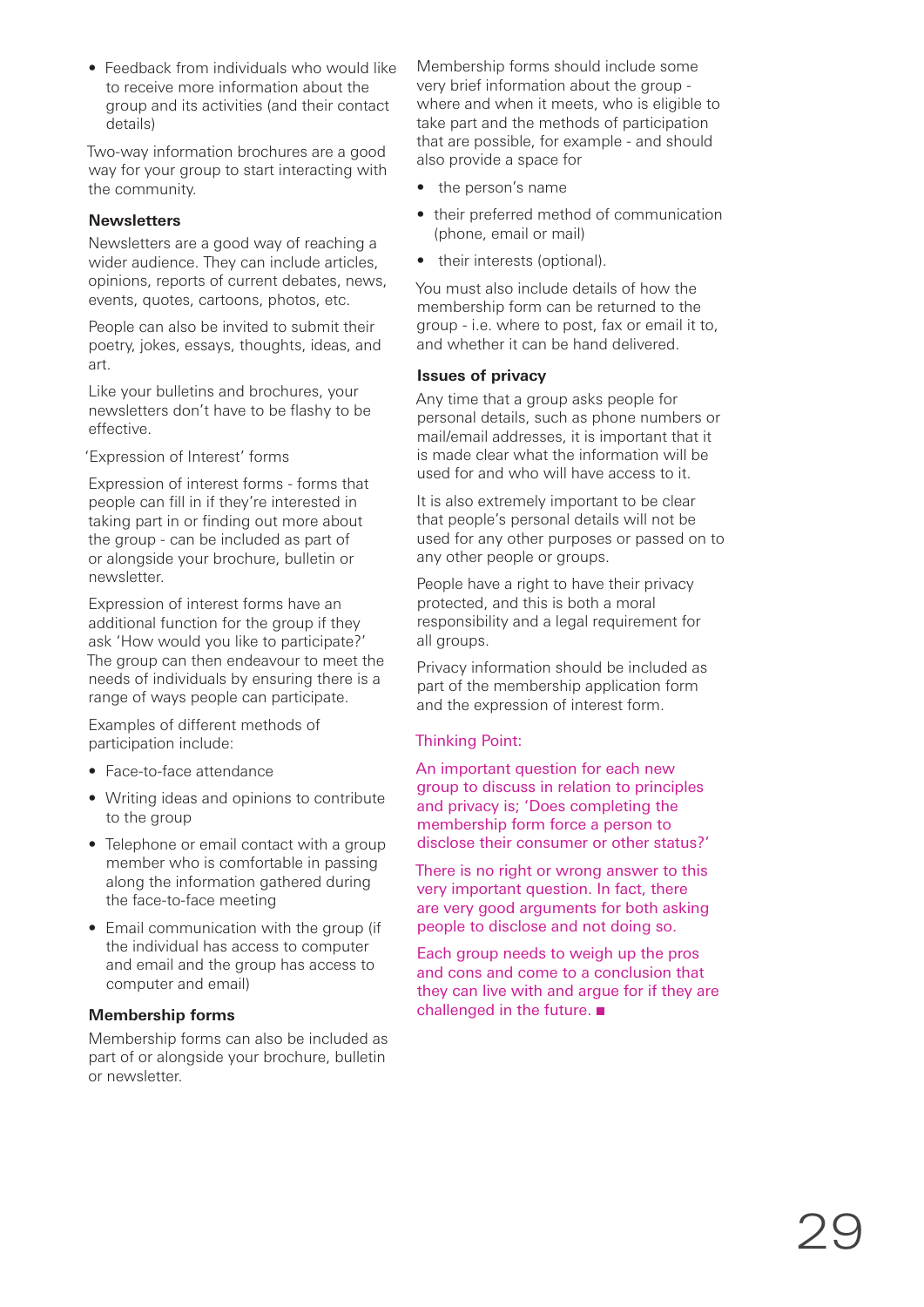## **Help** Sheet No.11

### **Considering** language and style

The most successful brochures, bulletins and newsletters are written in the groups' own language (all small groups of people have their own specific and well-understood dialect) and developed and designed by the group members.

Font, format, colour, inclusion of logos, photos and graphics, and the style of printing are all group decisions.

However, this can become a bit more of a challenge when the document is being designed for a consumer community that is:

- 1. Dispersed geographically for example, a group that has members in very different parts of Victoria from the inner-city to country towns;
- 2. Dispersed culturally
- 3. Dispersed socio-economically sometimes there can be a huge difference in how much money people have; and

### 4. Dispersed linguistically

(the language people speak at home).

Despite these differences in backgrounds and experience it is amazing how often consumers from all over Victoria with very different (on the surface) experiences can "finish off each others' sentences" - that is, laugh at the same jokes, and speak the same "language" when it comes to experiences and outlooks.

Nonetheless, there are big differences in the ways people live and use language and these must be thought through when you're designing your communications.

For example, reaching different ethnic communities may seem very difficult, given the expense and dire shortage of interpreters, but you might be able to think laterally about who you know and who might want to help you.

### **The importance of language**

If you would like your group to include and be welcoming to consumers who use private psychiatric services there is a big chance that they may not have heard of the word 'consumer' used in the way the consumer movement uses it; let alone words such as 'nutcase', 'batty' and 'loony' that have been reclaimed by activists.

They might be much more familiar and comfortable with the word 'patient' than 'consumer', and may well be offended by the use of words they have come to associate with abuse or derision.

At the same time, many consumer movement activists might well be incensed by the very term 'mental illness'. They may refuse to use it at all.

In groups that have to cover a broad spectrum of experiences there will be a need to accommodate both points of view. In these circumstances language becomes extremely important and can never be taken for granted.

### **A question of purpose**

For many groups language isn't such a problem because what they want to do has nothing to do with mental illness services of any kind - these groups, thankfully, can just be people. A quilting group or pool playing group, for example, probably wouldn't need to grapple with these language challenges - they'd just need to know how to sew or hold a cue.

It is clearly harder to bring together a group which has amongst its objectives a critique of mental health service provision. However, it is not impossible.

One way of attempting to deal with the issue of language is to suggest a trade off, whereby people are prepared to compromise on the language used in a brochure on the proviso that the brochure includes an outline of the language dilemma and explains why the group has chosen the words it has.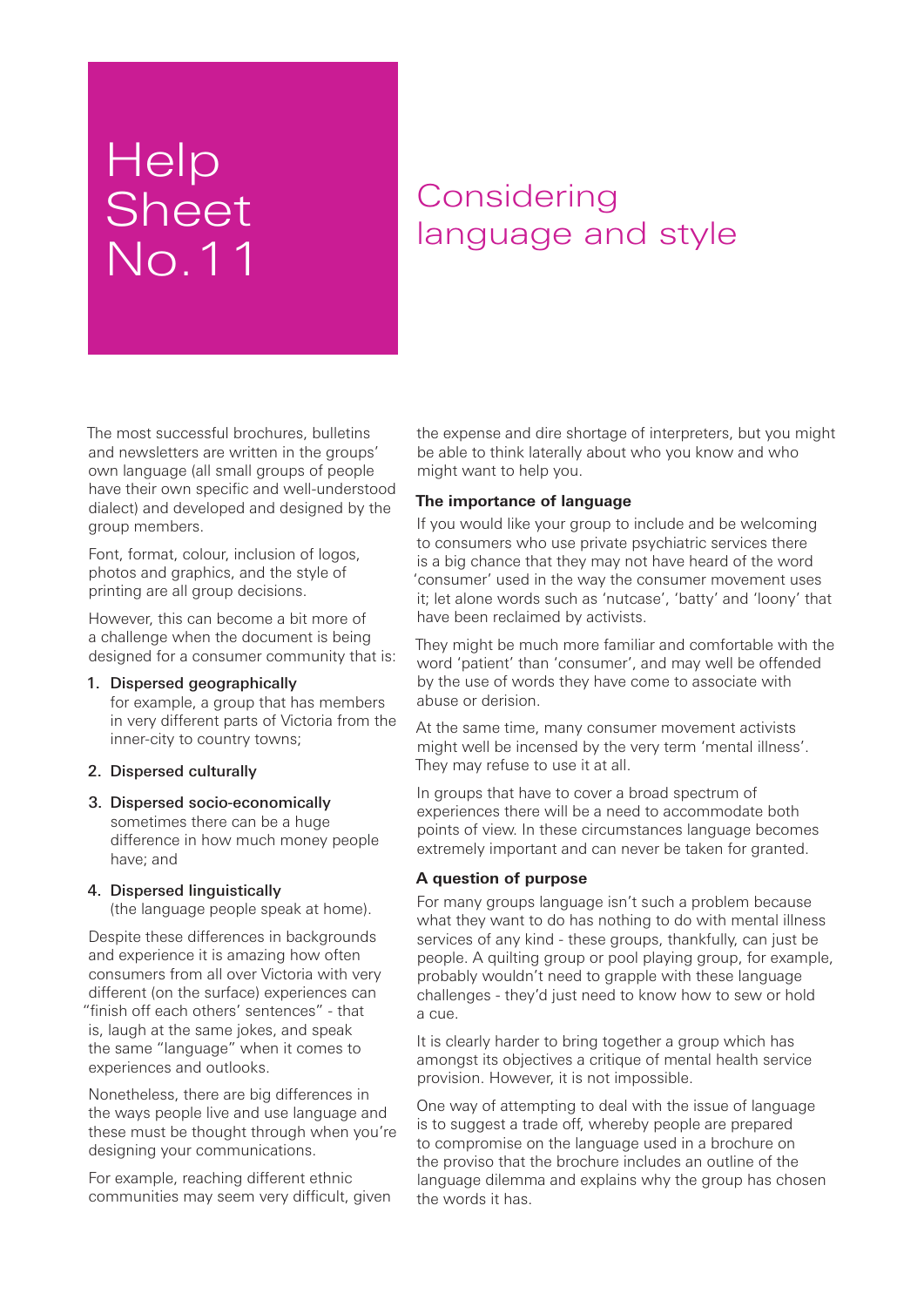Whatever you decide, it will be interesting for your group to explore these differences in language and to discover that what lies hidden behind the divergence.

### **Style and printing**

Brochures, bulletins and newsletters don't need to be expensive to produce, they don't need to be glossy, and they don't need to contain lots of fancy pictures.

Quite often, in fact, brochures, bulletins and newsletters will need to be photocopied so the simpler they are the easier they will be to reproduce.

Photocopying is also cheaper, and an added bonus is that a lot of smaller agencies that may stock your brochure in their information holders or pamphlet racks will be quite willing to replenish stocks themselves if they are able to be photocopied.

Having a simple, easy-to-photocopy design will also help in the dispersal of your brochures, bulletins and newsletters from one group member to another, and from group members to others who may show an interest. This means all group members can help contribute to the advertising and recruitment of members for the group.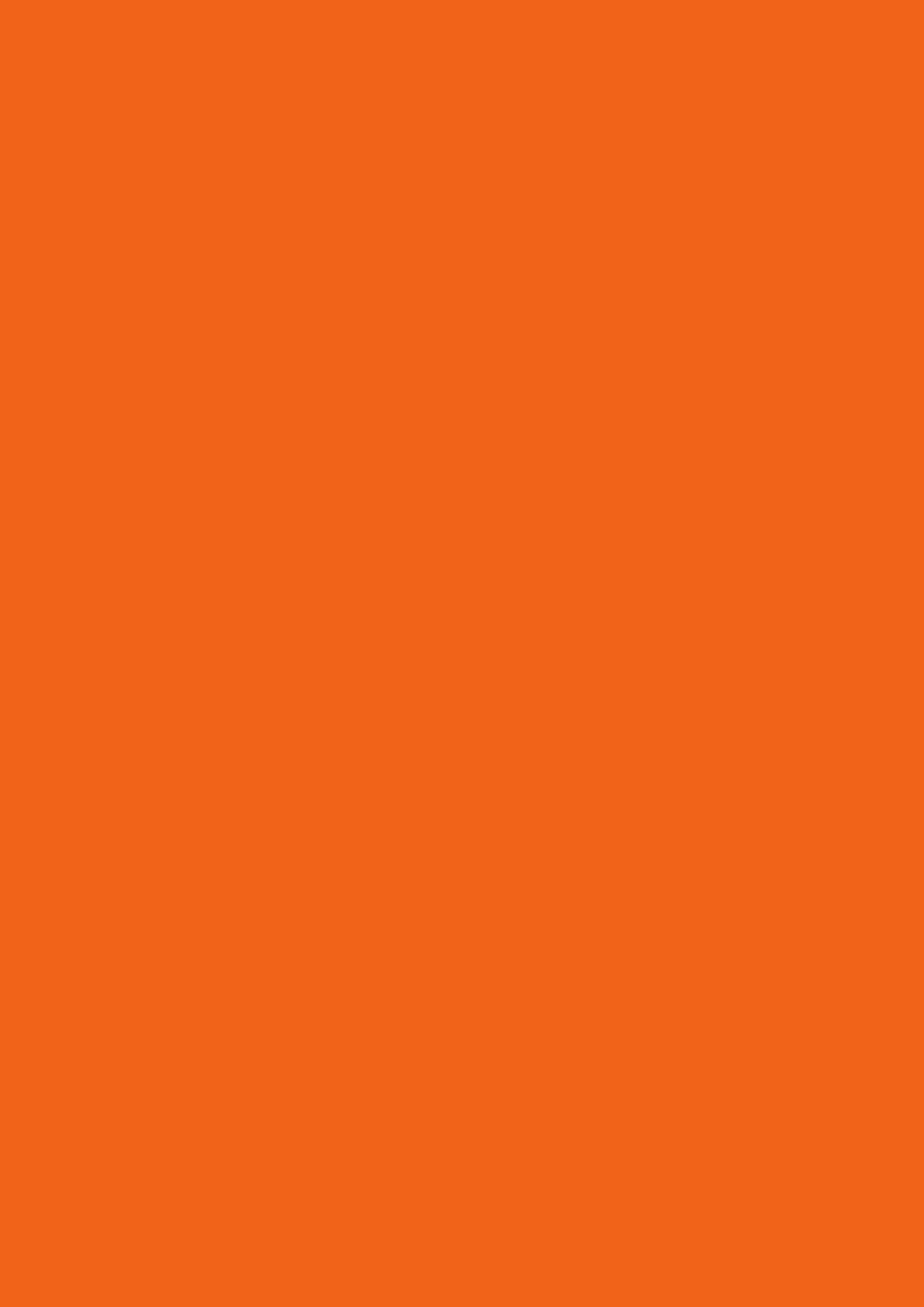## Become a Member

Becoming a member of www.ourconsumerplace.com.au, Australia's leading resource for Mental Health Community Developed Initiatives, entitles you to receive an array of information and resources.

Membership includes our regular newsletter, which keeps you up to date with the latest news and views.

Best of all, membership to Our Consumer Place is totally FREE.

Membership is for individual consumers and consumer groups; organisations and staff that are in partnership with Consumer Developed Initiatives; and for anyone who is not yet involved in Consumer Developed Initiatives, but is interested in receiving information about these activities.

We will be offering our members many ways to be involved. Members can be involved in our online discussions, involved in the further development of our website, involved in developing our future Consumer Developed Initiatives training packages and training program, contributions to our newsletter, just to name a few.

To Become a Member, visit:

http://www.ourcommunity.com.au/ consumer/becomeamember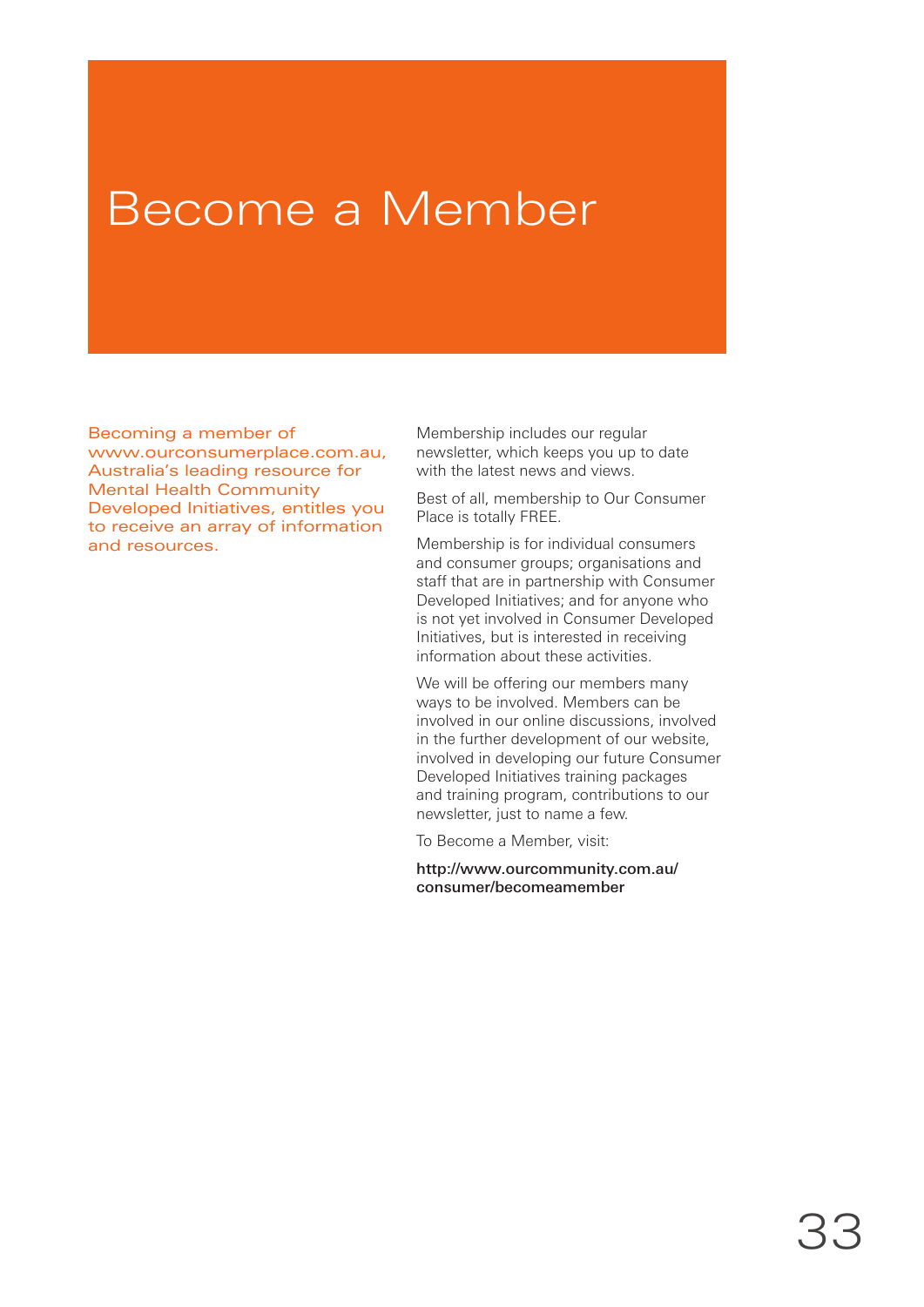# About Us

We are a consumer-run mental health resource centre that offers information and advice to individuals and groups in who are providing consumer developed initiatives (CDIs).

Our Consumer Place -

www.ourconsumerplace.com.au has been developed by consumers for consumers. It is funded by the Department of Human Services (Government of Victoria) - www.dhs.vic.gov.au and auspiced by Our Community - www.ourcommunity.com.au.

The funding to establish and provide this service in Victoria, makes it a first in Australia, with examples of similar and proven services in Europe and the United States.

Our Consumer Place welcomes input and requests for information/assistance about any aspect of forming, running or dissolving a consumer developed initiative. Please see our contact details on the back page.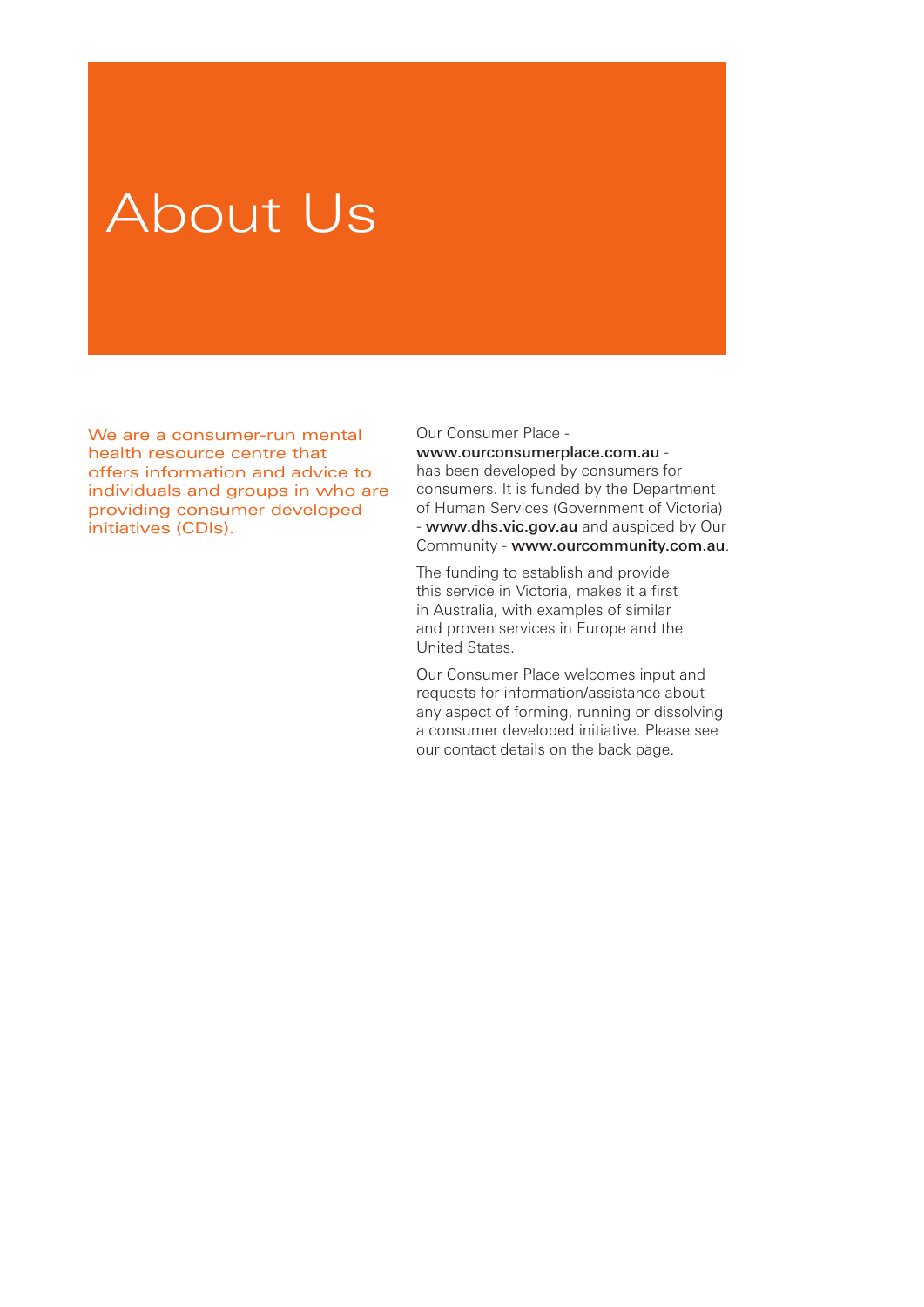

### **Merinda Epstein**

A cartoonist, writer, teacher, learner, chronicler, historian and activist, Merinda has lived, fought and taught her way through 22 years of active service for people diagnosed with 'mental illness' in Australia. Merinda believes Our Consumer Place provides an ideal hub for intergenerational change, mentoring, the preservation of the history of activism, and the provision of a smorgasbord of skills, knowledge, information, training and technical support for all groups of people connected through their experience of madness, badness and sadness.

A co-winner of the 2004 Australian Human Rights Award in the Community Category, Merinda holds a deep belief that it is time for 'consumers' to develop their own ways of doing things - their own groups, their own services, their own networks, websites and small business. She believes that with unity and respect for each other, and a rigorous understanding of what groups need to know to function well, we can achieve much more together - in our own groups and human rights troupes - than we can as individual atolls in the sea of pretty tough politics that surrounds mental health service provision in this country.



Jon Kroschel is Melbourne based and has been pro-active in the Australian Mental Health Consumer movement for over 20 years. Jon is the Consumer Consultant for Alfred Psychiatry, the Director of Participatory Action Research (PAR) at Alfred Psychiatry Research Centre, a Director on the Board of Directors of the Quality Improvement Council of Australia and New Zealand (QIC) and a member of the International Initiative for Mental Health Leadership (IIMHL).

Jon has received many awards for his work. His field of expertise lies in innovative project development and evaluation in mental health and consumer settings.



### **Cath Roper**

Cath calls herself a survivor (of involuntary mental health service use). She became a teacher, then a mental health consumer consultant and more recently, a consumer academic at the Centre for Psychiatric Nursing.

She teaches post graduate mental health nurses at the University of Melbourne and is involved with research and education. Although definitely mad, she believes consumers should have opportunities to shape their own lives, with the same rights and privileges as all members of our community.